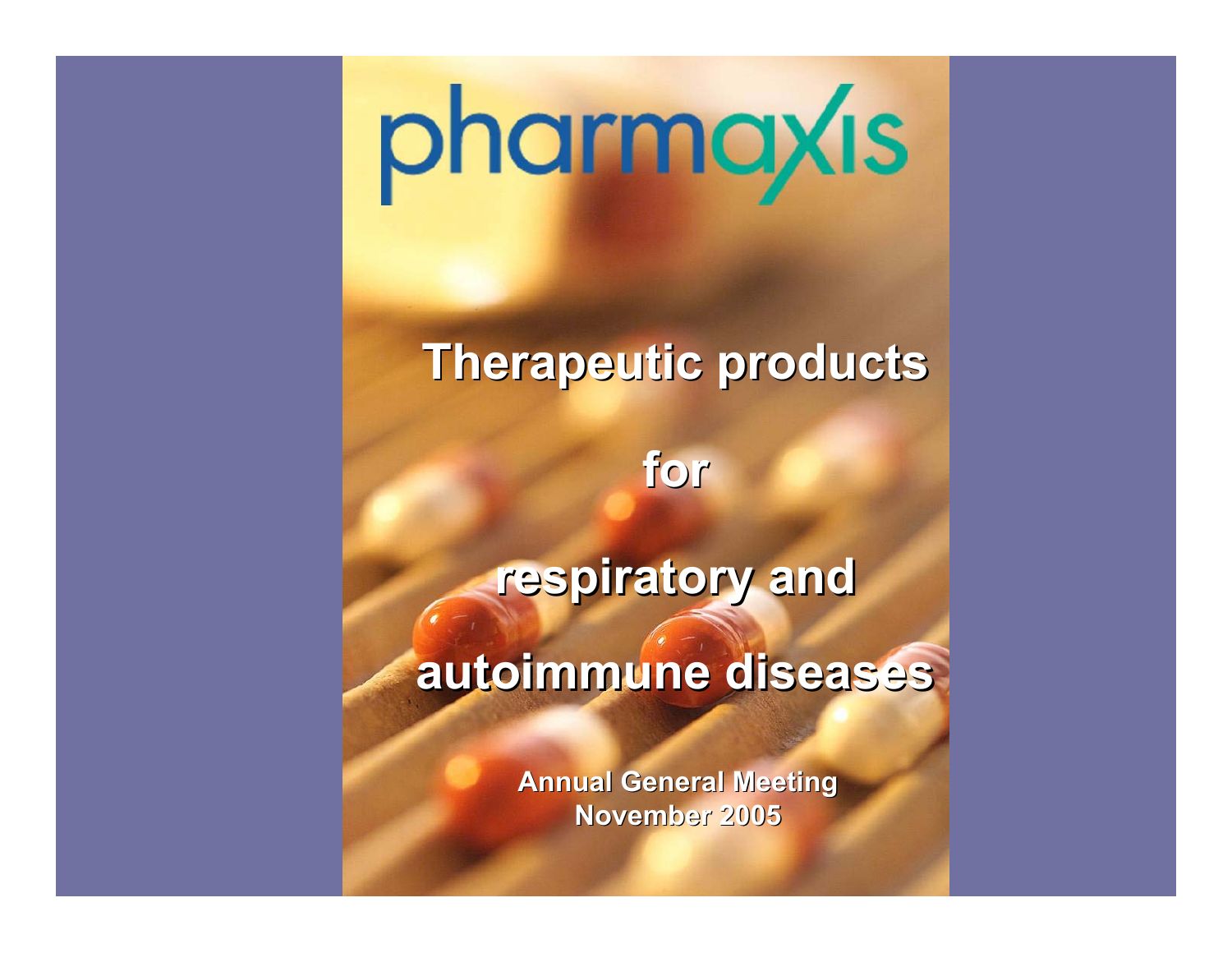### Highlights



|     | <b>STATISTICS</b><br><br>_                                                                                                                                                                                                                                                                                                                                                                                                                                                                                              | <b>Schoolwage</b> Company |   |
|-----|-------------------------------------------------------------------------------------------------------------------------------------------------------------------------------------------------------------------------------------------------------------------------------------------------------------------------------------------------------------------------------------------------------------------------------------------------------------------------------------------------------------------------|---------------------------|---|
|     | $\frac{1}{2} \left( \frac{1}{2} \right) \left( \frac{1}{2} \right) \left( \frac{1}{2} \right) \left( \frac{1}{2} \right) \left( \frac{1}{2} \right) \left( \frac{1}{2} \right) \left( \frac{1}{2} \right) \left( \frac{1}{2} \right) \left( \frac{1}{2} \right) \left( \frac{1}{2} \right) \left( \frac{1}{2} \right) \left( \frac{1}{2} \right) \left( \frac{1}{2} \right) \left( \frac{1}{2} \right) \left( \frac{1}{2} \right) \left( \frac{1}{2} \right) \left( \frac$<br><b><i><u>PACKAGE COMPANY</u></i></b><br>_ |                           |   |
| --- | <b>With Artists in Winnie</b><br><b>Arrangement</b><br><b>Brooklynd Avenue Advertising</b><br>Winnipeg Grande                                                                                                                                                                                                                                                                                                                                                                                                           |                           |   |
|     |                                                                                                                                                                                                                                                                                                                                                                                                                                                                                                                         |                           |   |
|     |                                                                                                                                                                                                                                                                                                                                                                                                                                                                                                                         |                           | - |
|     |                                                                                                                                                                                                                                                                                                                                                                                                                                                                                                                         |                           |   |
|     |                                                                                                                                                                                                                                                                                                                                                                                                                                                                                                                         |                           |   |
|     |                                                                                                                                                                                                                                                                                                                                                                                                                                                                                                                         |                           |   |
|     |                                                                                                                                                                                                                                                                                                                                                                                                                                                                                                                         |                           |   |

**Bronchitol Bronchitol**



**Aridol**



**Autoimmune Autoimmune disease disease**



Bronchitol: Entering Phase III

- $\blacksquare$ Successful Phase II trial in cystic fibrosis
- $\blacksquare$ Successful Phase II trial in bronchiectasis
- $\blacksquare$ Orphan drug designation – Europe and USA
- $\bullet$  Aridol: Management of airway inflammation
	- $\blacksquare$ European Phase III completed (asthma) European Phase III completed (asthma)
	- $\blacksquare$ US Phase III to start late 2005 (asthma)
	- $\blacksquare$ Market authorization filed in EU, Australia (target 2006 launch)
	- $\blacksquare$ COPD clinical study commenced COPD clinical study commenced
	- Retained marketing rights for all programs
- Experienced management Experienced management  $\bullet$
- **Extensive patent portfolio**  $\bullet$
- Near term value enhancing milestones



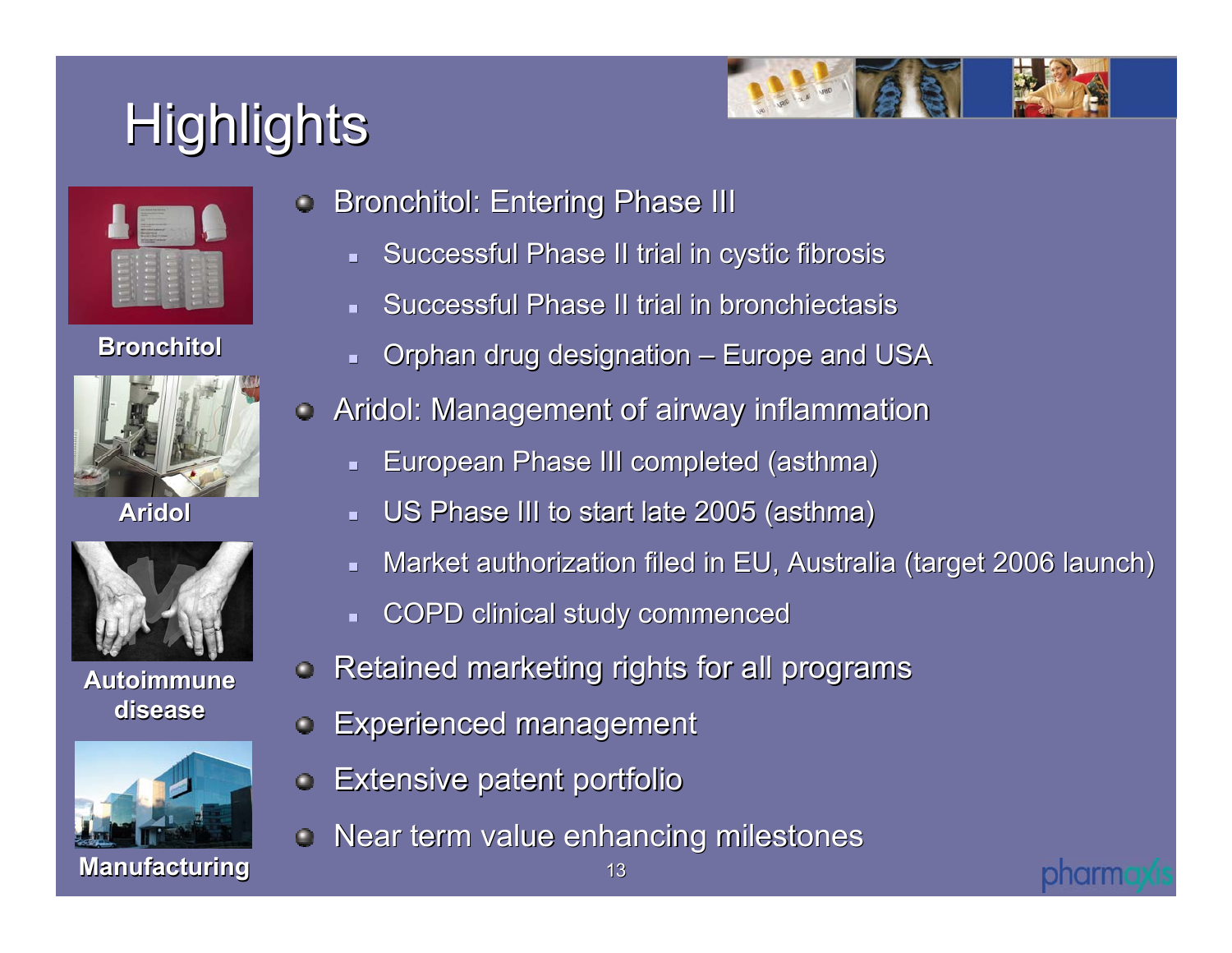### Pipeline



#### Pulmonary and Autoimmune Focus

Aridol – asthma Aridol - COPD Bronchitol - bronchiectasis Bronchitol – cystic fibrosis Bronchitol - chronic bronchitis **Autoimmune diseases Autoimmune diseases** PXS25/64 - multiple sclerosis PXS2076 – rheumatoid arthritis



#### pharm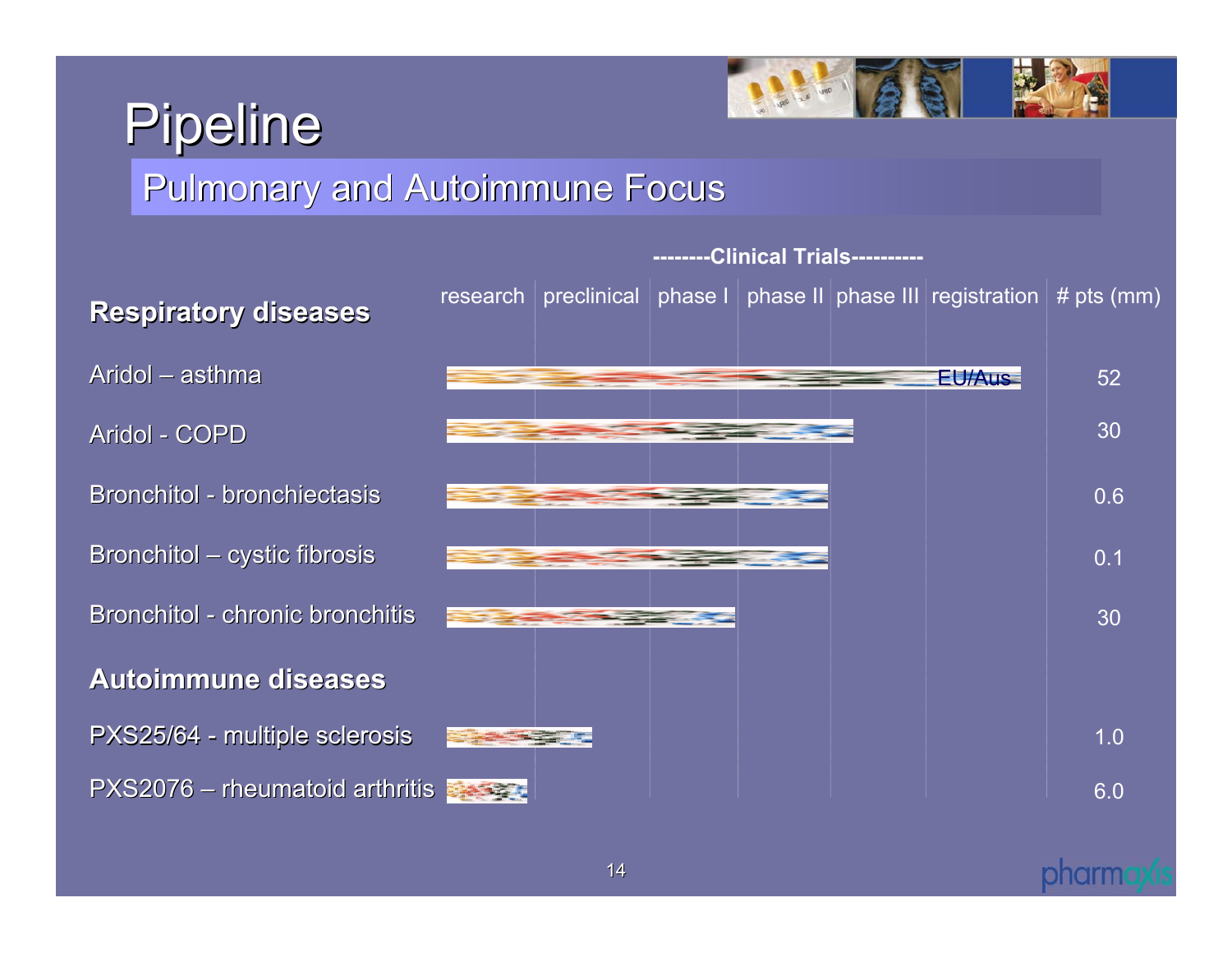### Management



**CEO**



**Alan Robertson PhD Alan Robertson PhD***Wellcome Wellcome (GSK); Faulding; (GSK); Faulding; Amrad; Inventor of ; Inventor of Zomig*



**David McGarvey CA David McGarvey CA CFO** *CFO, Memtec (NYSE); CFO, US Filter Filtration Group CFO, Memtec (NYSE); CFO, US Filter Filtration Group*



**Brett Charlton, PhD Brett Charlton, PhD CMO** *Stanford; ANU Stanford; ANU*



**Gary Phillips, MBA Gary Phillips, MBA Commercial Commercial** *CEO, Novartis Novartis Australia Australia*



**John Crapper, MBA John Crapper, MBA COO** *Managing Director, Managing Director, Memcor; Syntex (Roche) (Roche)*



**William Cowden, PhD William Cowden, PhD CSO** ANU; Co-inventor of TNF mAb's



**Ian McDonald, PhD Ian McDonald, PhD CTO** *VP Discovery, SIBIA (Merck); VP Discovery, SGX VP Discovery, SIBIA (Merck); VP Discovery, SGX*

**phorm**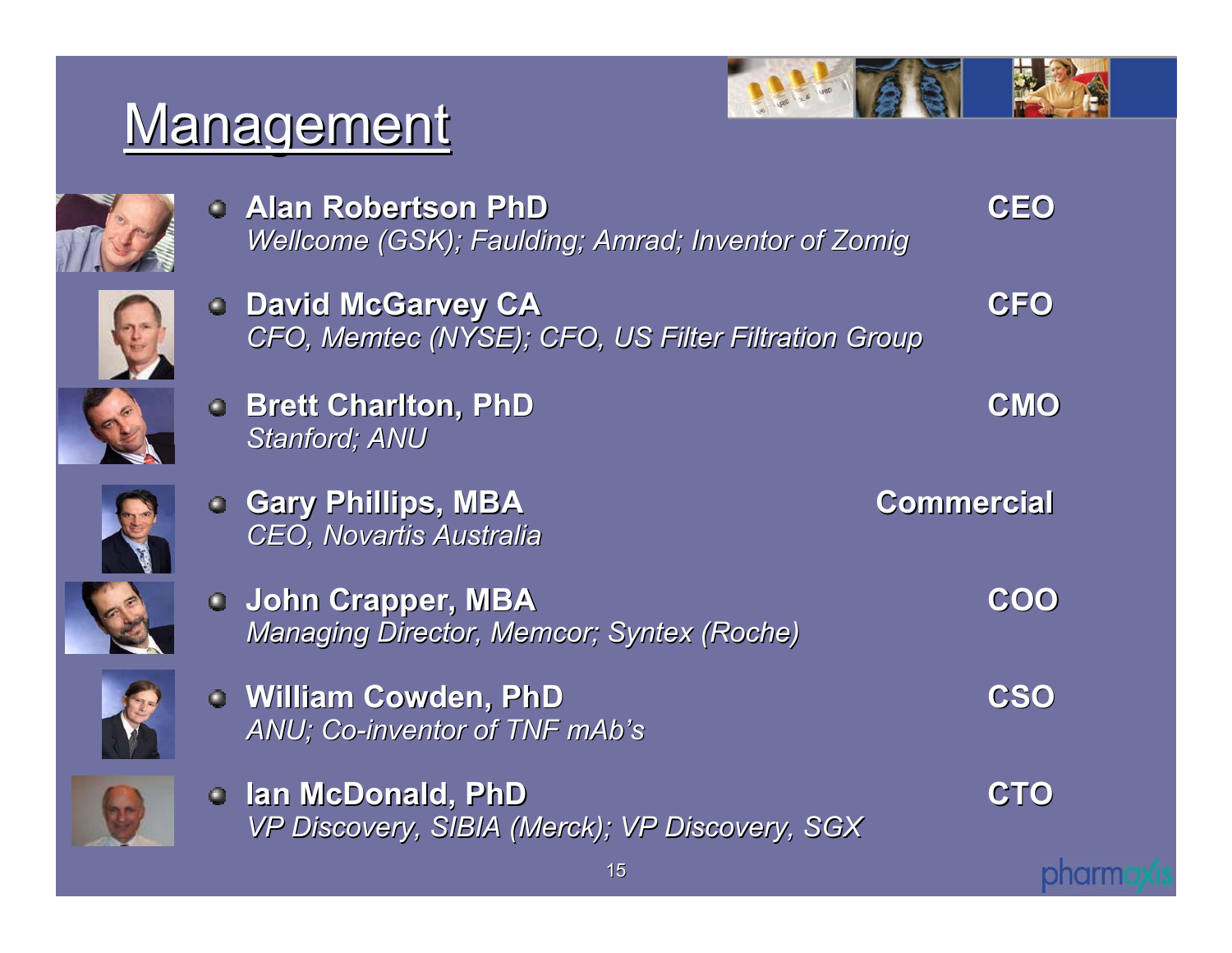

#### cystic fibrosis



#### **Background**

- $\blacksquare$ Genetic disorder affecting 30,000 in U.S.
- $\blacksquare$ Poorly hydrated, tenacious, thick mucus
- $\blacksquare$ Current life expectancy is 31 years





- Current treatments: rhDNase and tobramycin
	- $\blacksquare$ Delivered by nebulizer (preparation, sterilization)
	- $\blacksquare$ - rhDNase (pulmozyme): \$265mm @ ~30% penetration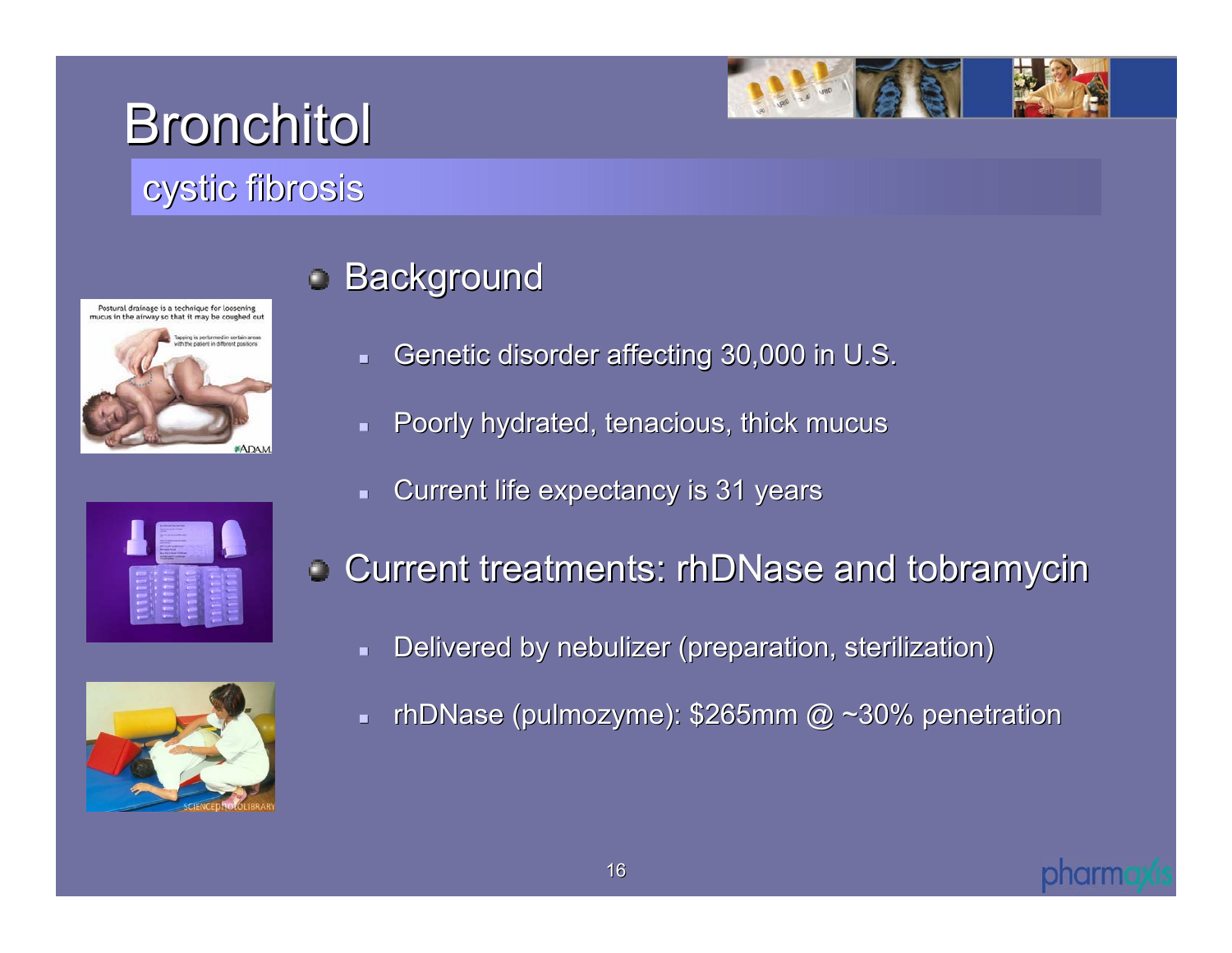#### **Bronchitol** Phase II CF trial





- **Crossover, 8 site study in 39 CF patients**
- **Randomised two week treatment periods**
- Double-blind, placebo controlled blind, placebo controlled



- **Primary Endpoint:** 
	- $\blacksquare$  Change in FEV $_1$
- **Secondary Endpoints:** 
	- ┓ Effect on other lung function measures
	- ┙ Effect on symptoms/signs Effect on symptoms/signs
	- ┙ Effect on QoL
	- Safety (including microbiology)



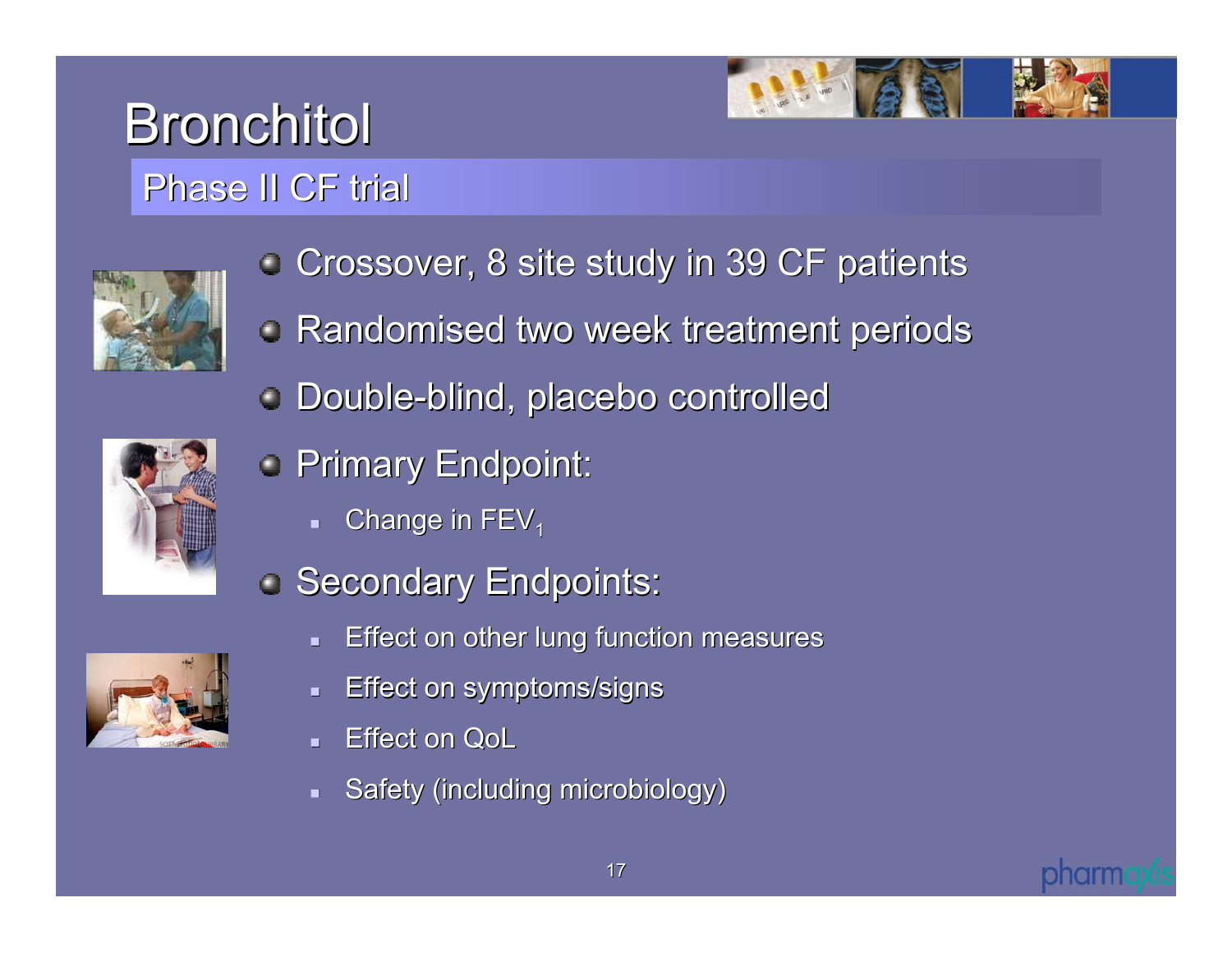



#### CF Phase II Results: Change in Lung Function

|                                         | Bronchitol*    | Control*      | p value |
|-----------------------------------------|----------------|---------------|---------|
| Change in FEV1                          | $7 \pm 2\%$    | $0 \pm 2\%$   | 0.008   |
| Change in $\mathsf{FEF}_{25\text{-}75}$ | $15.5 \pm 5\%$ | $0.6 \pm 5\%$ | < 0.01  |

\*includes patients being treated with pulmozyme

**(FEF<sub>25-75</sub> or MMEF is considered a measure of small airway function)**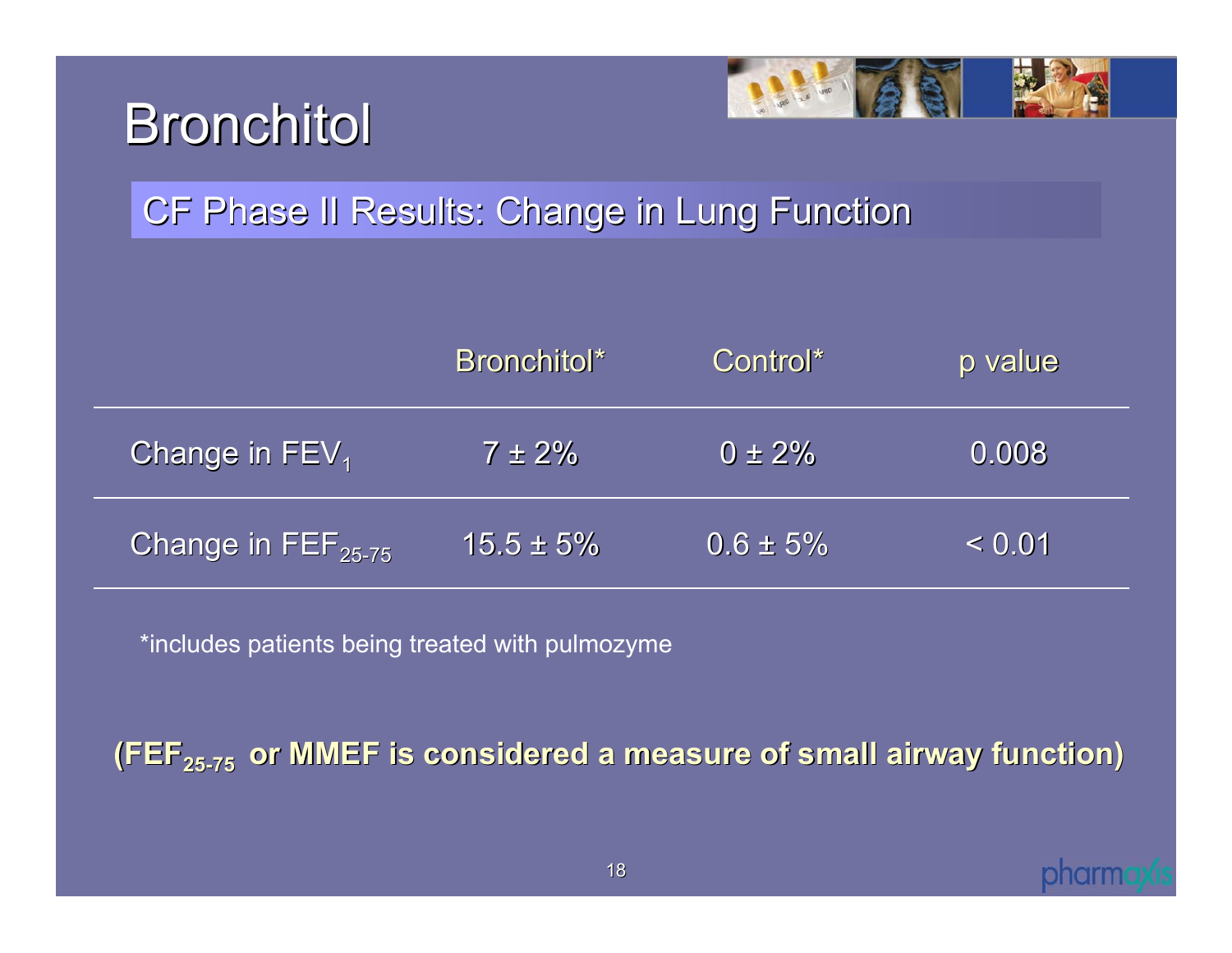

#### CF Phase II Results: FEV $_{\rm 1}$  Change



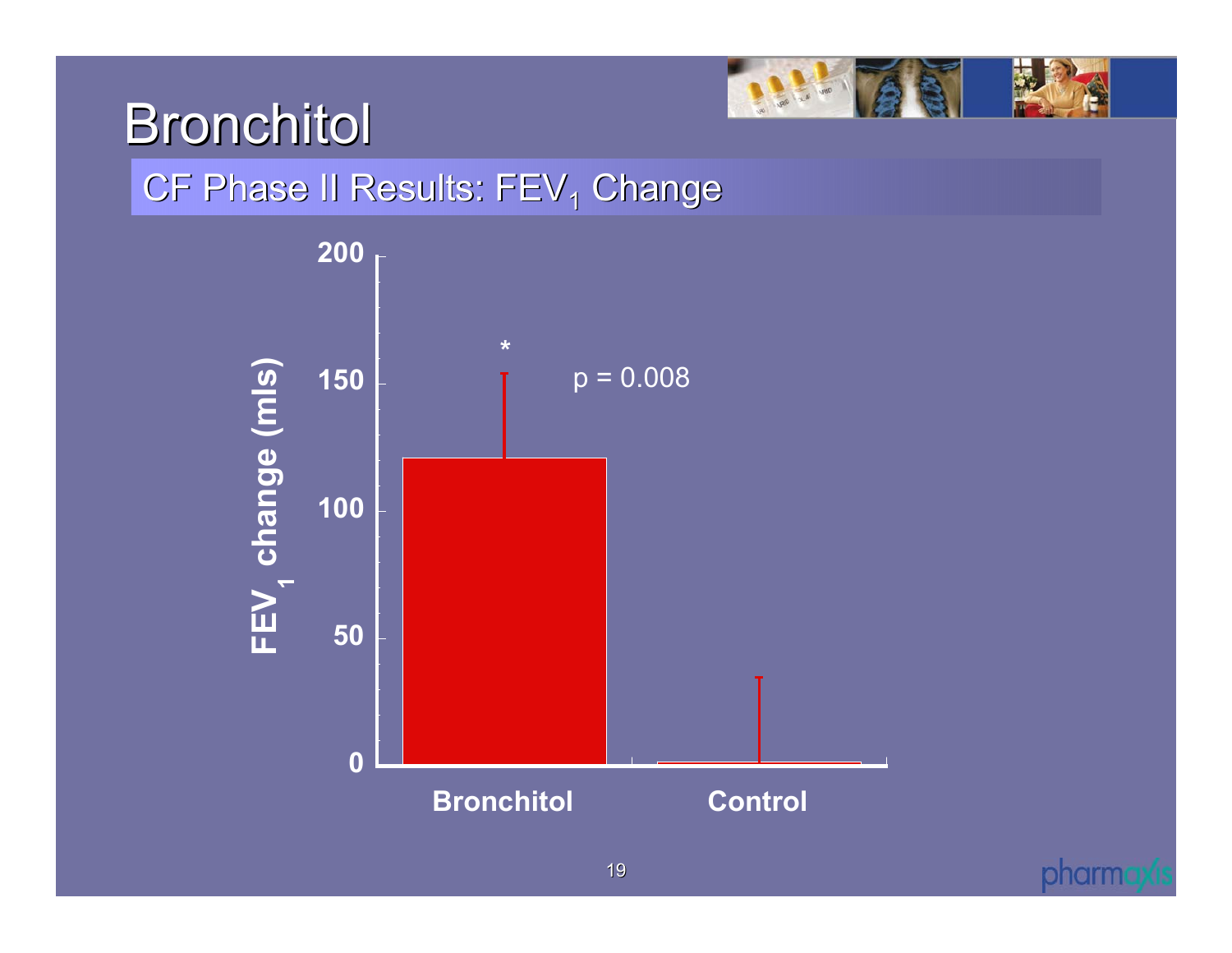

#### CF Phase II Results: FEF $_{\rm 25\text{-}75}$  Change



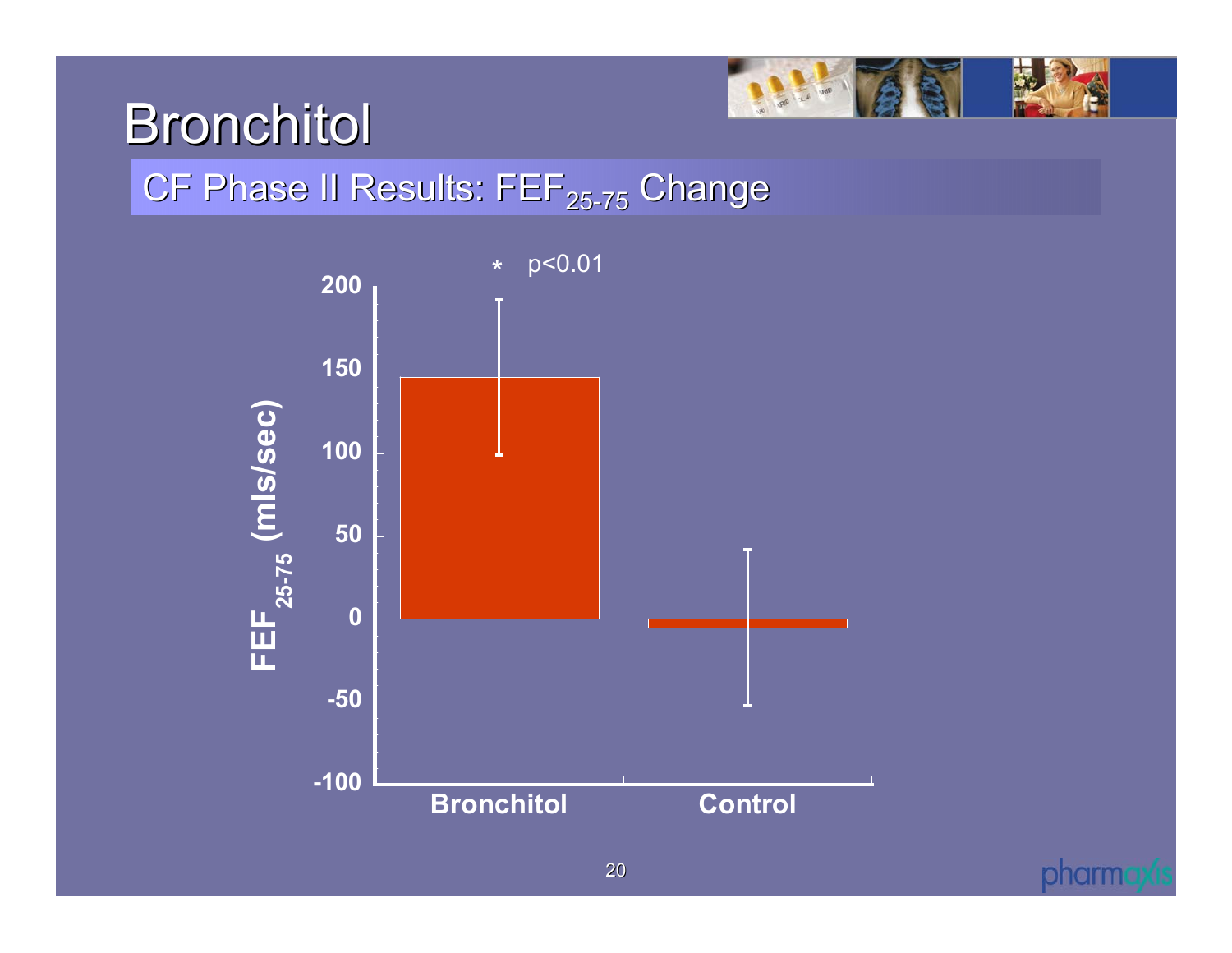

#### cystic fibrosis registration strategy cystic fibrosis registration strategy



#### **• Phase III trial (EU & Aus):**

- $\blacksquare$ Dosing to be finalized based on ongoing dose-ranging study
- ┙ Commence 1H2006



- ┓ Primary endpoint: Change in FEV<sub>1</sub>
- ┙ Placebo-controlled, 6 month dosing, finalising design with EMEA



- **Phase III trial (US) to commence 2006** 
	- $\blacksquare$ Similar size, design to EU/Aus trial

 $\bullet$  Orphan drug designation – EU and USA

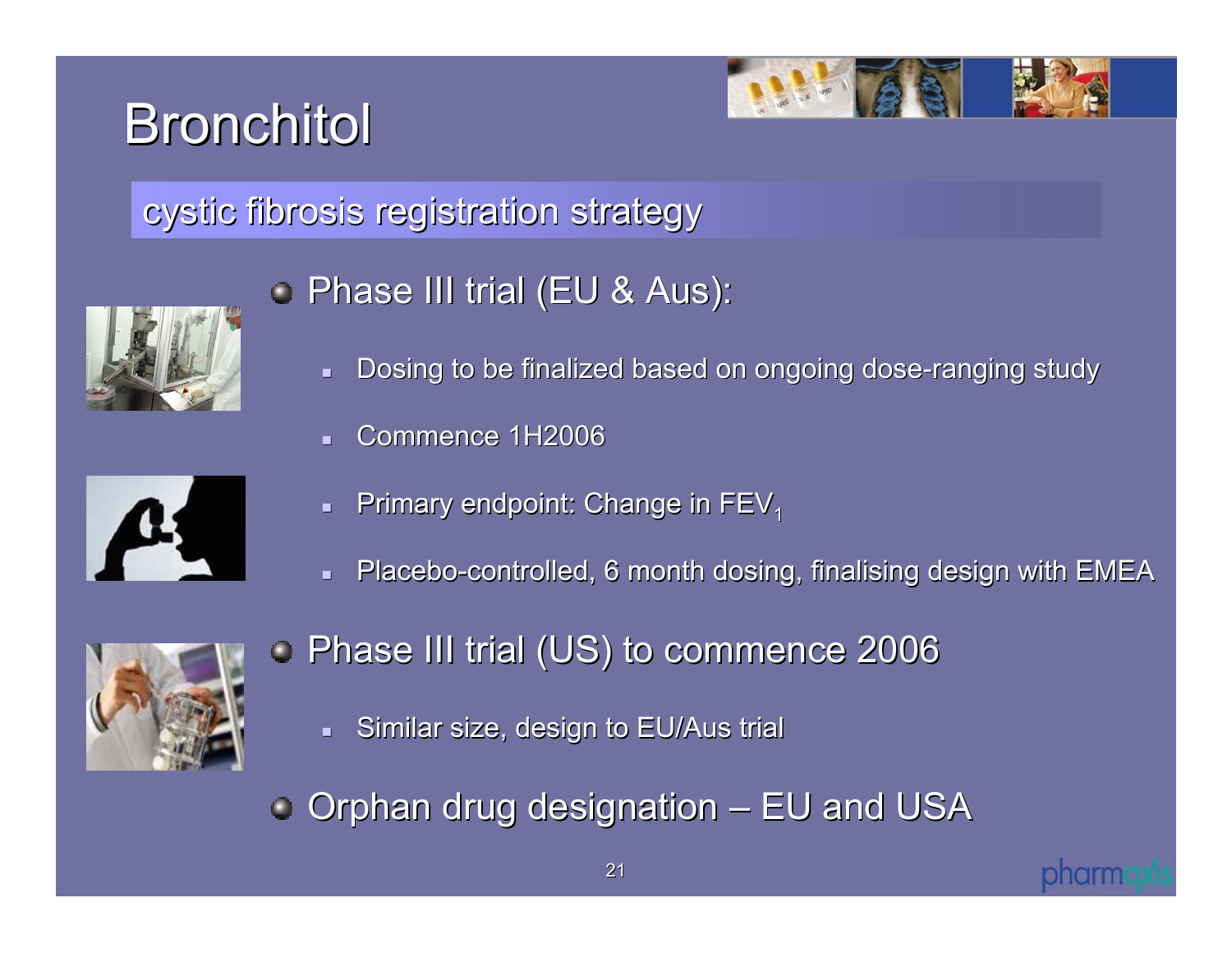

#### bronchiectasis





#### **Background**

- $\blacksquare$ Abnormal, irreversible dilation of the lower airways
- $\blacksquare$ Daily mucus production, constant coughing, breathlessness: major quality of life impact
- $\blacksquare$ Normal lung clearance impaired
- $\blacksquare$ 100,000 affected in the U.S.



- Current treatments: bronchodilators, antibiotics Current treatments: bronchodilators, antibiotics
	- $\blacksquare$ No drugs effective to clear mucus

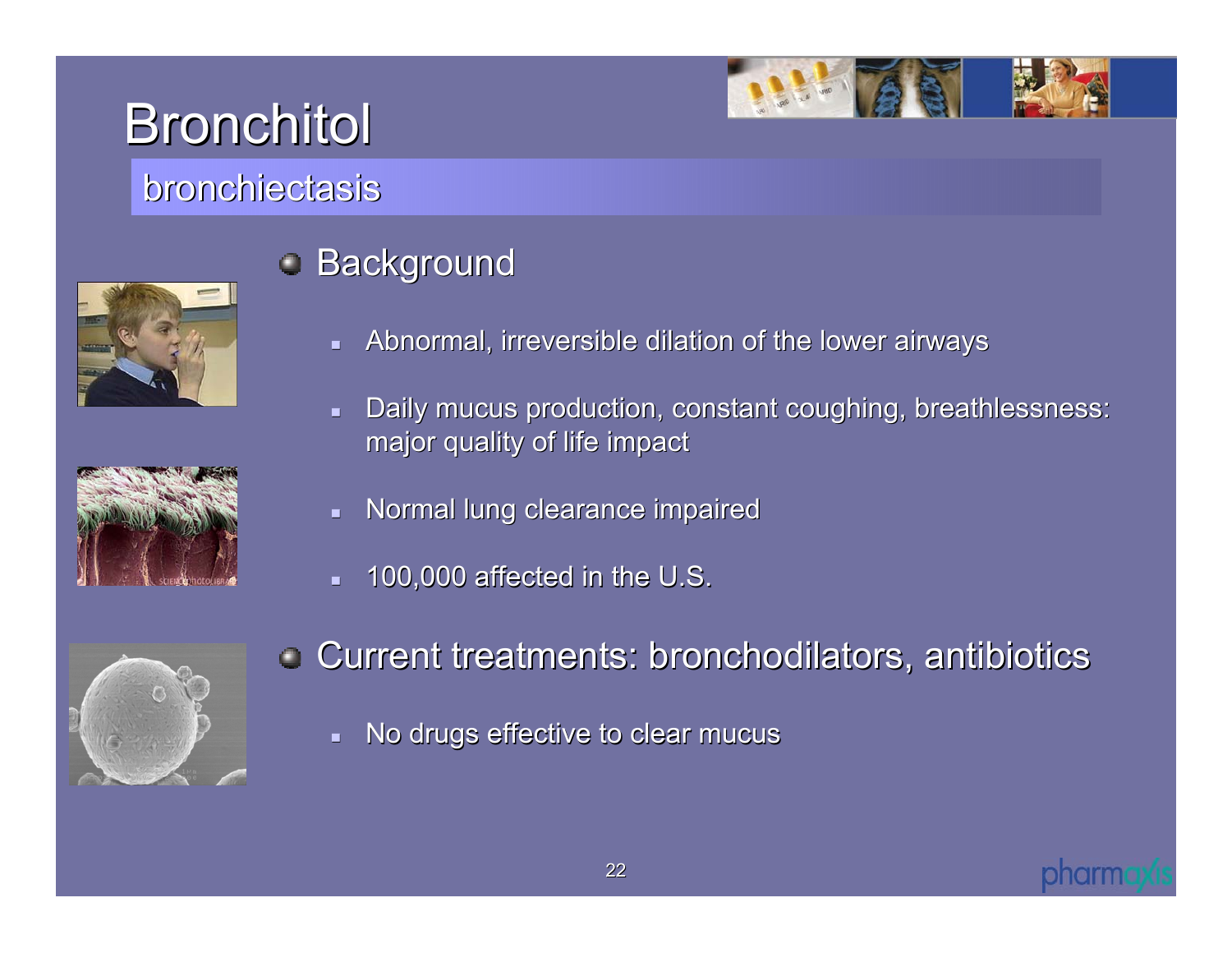

#### bronchiectasis

#### Phase II Trial results

- $\blacksquare$ 60 patient, double-blind, crossover, placebo-controlled
- $\blacksquare$ Promising results in QoL, symptom scores (p<0.05 versus placebo)
- $\blacksquare$ For all patients  $-4.5$  unit improvement in St. George's impact score
- $\blacksquare$ For the  $75\%$  of patients with unclear chests – 6.9 unit improvement in St George's impact score
- **Nell tolerated, no adverse events Well tolerated**, no adverse events

#### Phase III Trials

- $\blacksquare$ Plan to commence 4Q05/1Q06 in Australia, EU
- $\blacksquare$ Finalising protocol following FDA meeting
- $\blacksquare$ Initiate US pivotal trial mid-2006

**• Supplied on compassionate-use basis in Australia** 

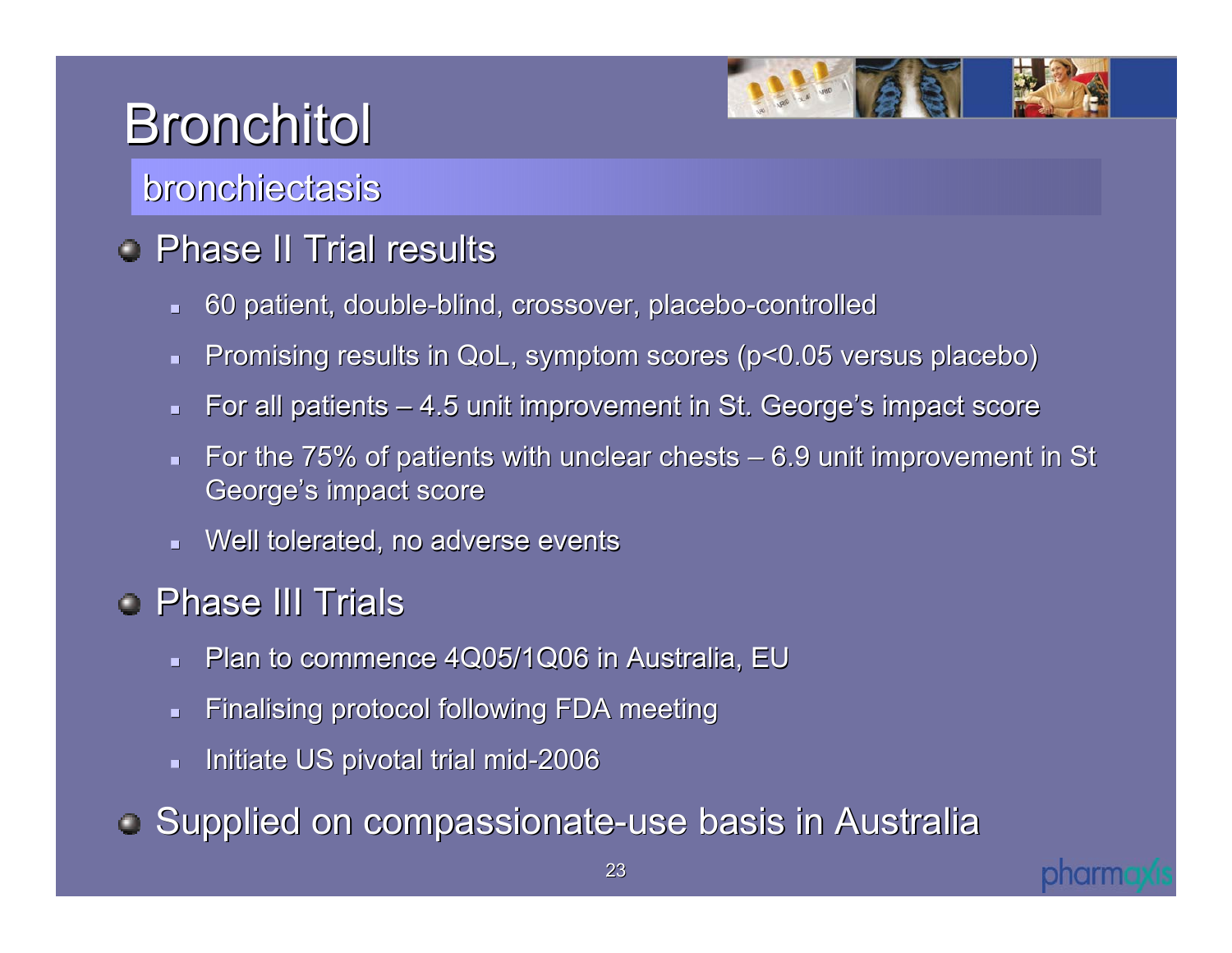#### chronic bronchitis chronic bronchitis





- $\blacksquare$ Chronic cough, breathlessness, tenacious sputum
- $\blacksquare$ >30 million people affected in 7 major pharma markets
- $\blacksquare$ No therapy halts disease progression
- $\blacksquare$ Current treatments aimed at symptom relief / bronchodilation



- **Phase II clinical protocol in development** 
	- $\blacksquare$ Quality of Life
	- ┙ Reduction in exacerbation period Reduction in exacerbation period
- Study to commence 2006



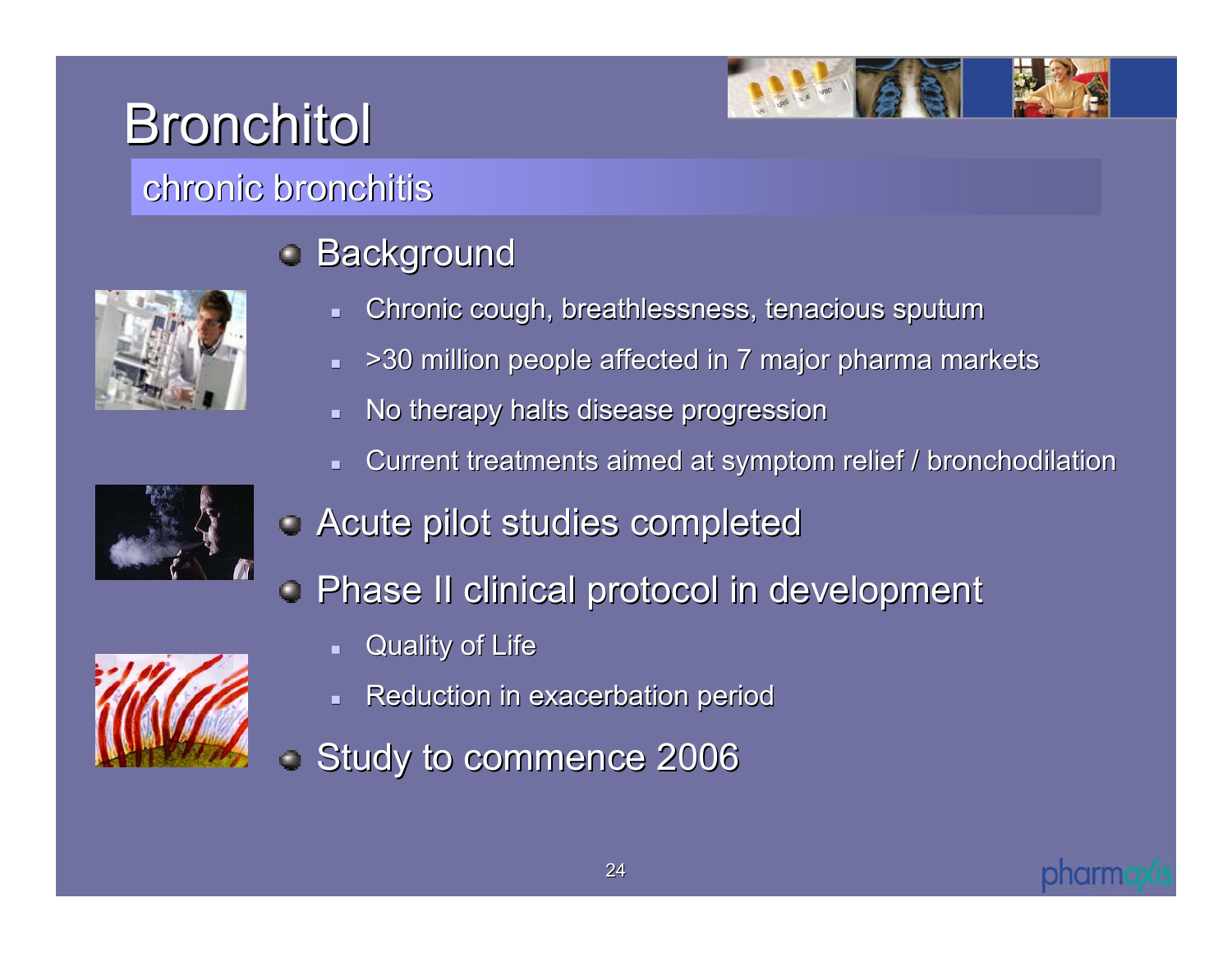

### **Aridol**TM



*A rapid and simple test for airways inflammation that facilitate A rapid and simple test for airways inflammation that facilitates diagnosis and management of diagnosis and management of asthma and COPD patients. asthma and COPD patients.*

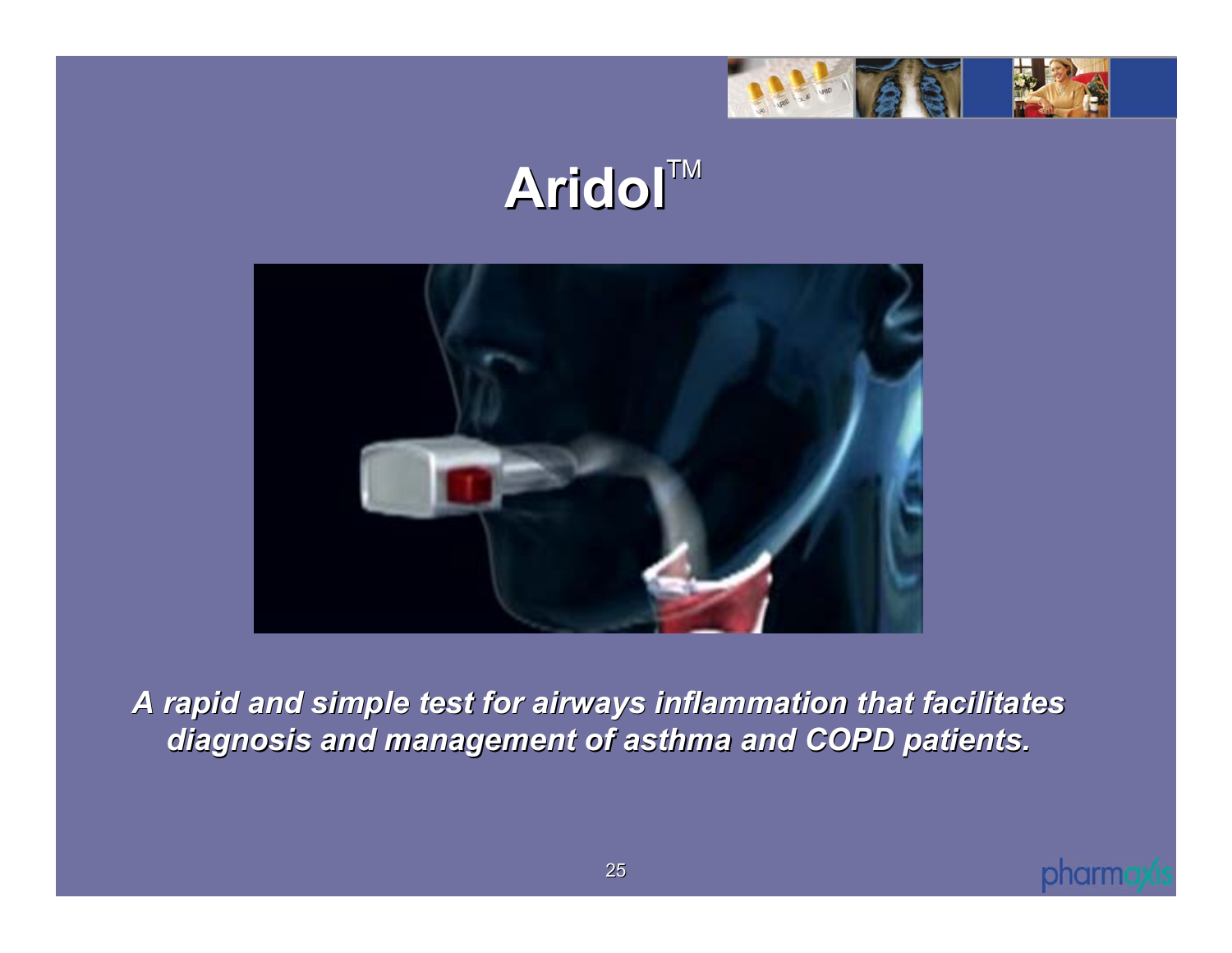

#### Asthma and COPD Opportunity

#### Asthma

- $\,$   $\,$  51mm patients in 7 major markets
- $\blacksquare$ No simple test, many not diagnosed
- $\blacksquare$  $\sim$ 34% of people diagnosed with asthma do not have the disease
- $\blacksquare$ Ongoing patient management difficult

#### COPD

- $\blacksquare$ 30 million people affected in 7 major pharmaceutical markets 30 million people affected in 7 major pharmaceutical markets
- $\blacksquare$ Cost to US healthcare - US\$30 billion pa
- $\blacksquare$ 20-25% respond to inhaled steroids but no test to identify them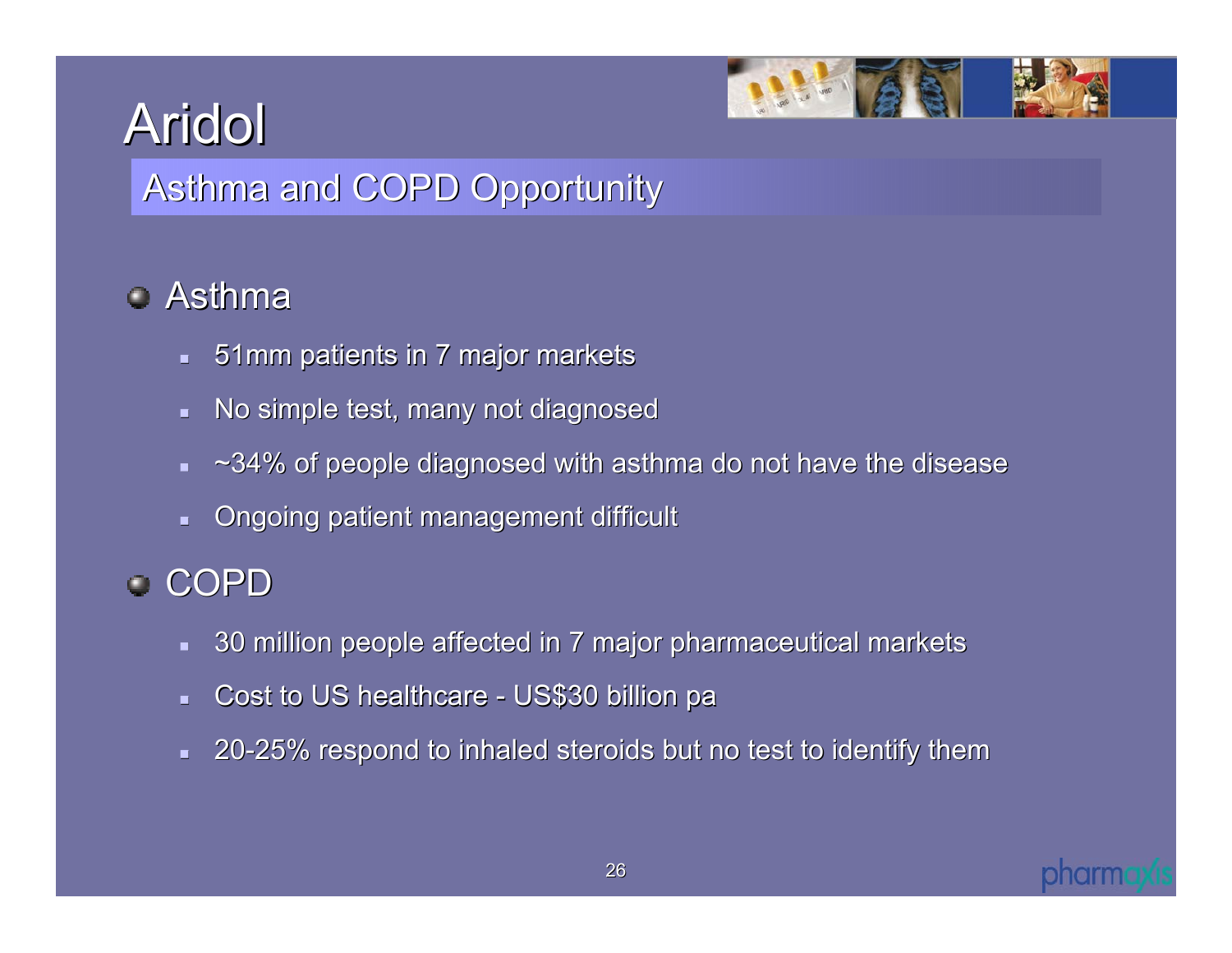$\%$  Fall FEV  $\frac{6}{10}$  Fall FEV<sub>1</sub>



quantitation of airway hyperresponsiveness





27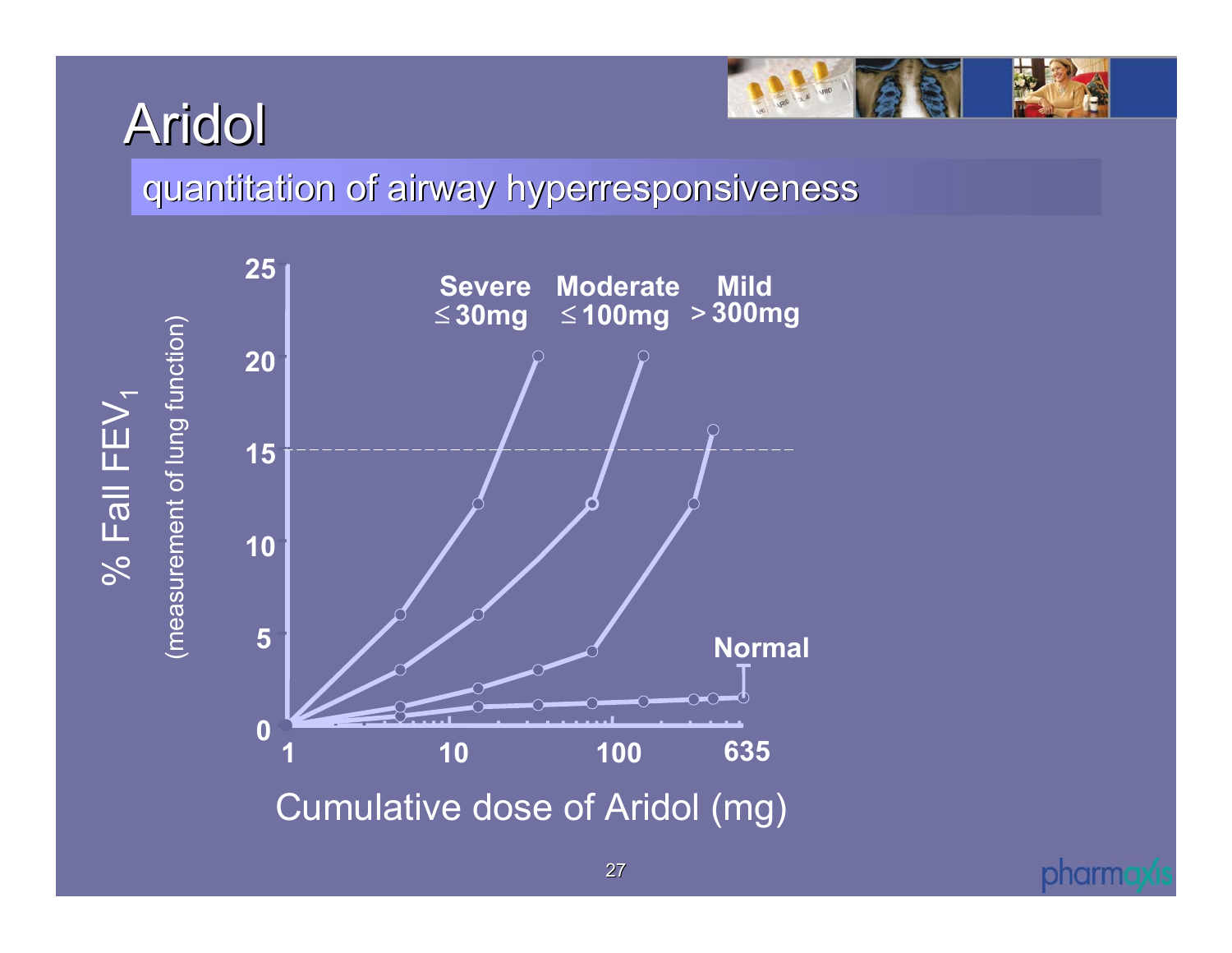

#### current status

#### **• Phase III results (646 patient study)**

- $\blacksquare$ Good agreement with hypertonic saline (p<0.01) Good agreement with hypertonic saline (p<0.01)
- $\blacksquare$ Effective at identifying clinical mis-diagnosis (7%)
- 20% of subjects over treated and over diagnosed 20% of subjects over treated and over diagnosed
- $-$  25% of subjects not well controlled

**European and Australian marketing authorization submitted European and Australian marketing authorization submitted** 

- **Potential 2006 launch** Potential 2006 launch
- US Phase III trial to commence Q42005 US Phase III trial to commence Q42005
	- $\blacksquare$ Scheduled completion H2 2006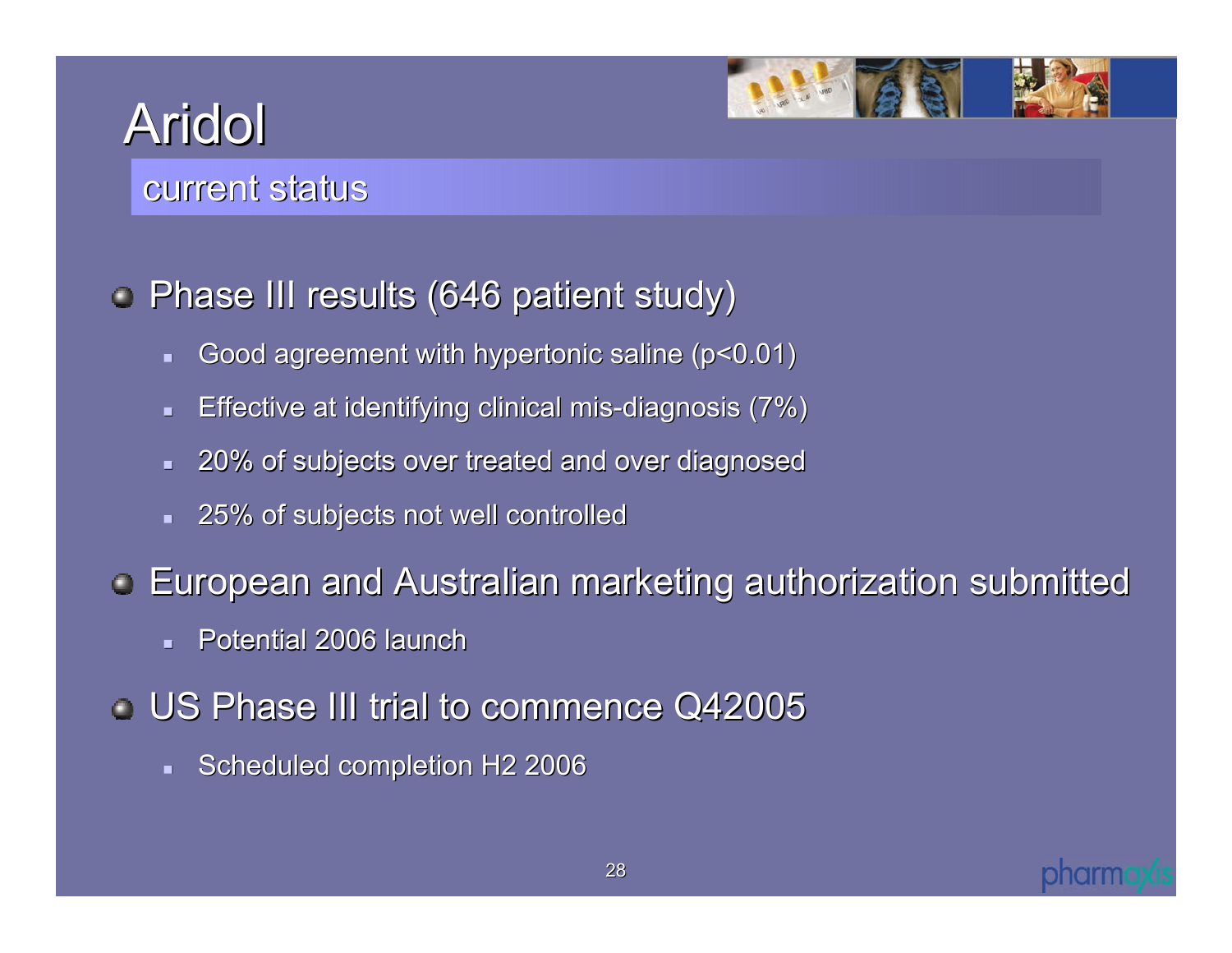

#### addressable market



- Multiple trials in progress with key US/EU  $\bullet$ opinion leaders
- Reimbursable under existing codes in US  $\bullet$
- Marketing partner for GP audience  $\ddot{\mathbf{Q}}$
- Ō. Publication of clinical results for ICH acceptance
- First revenue 2006 (subject to approval)  $\ddot{\mathbf{Q}}$

pharm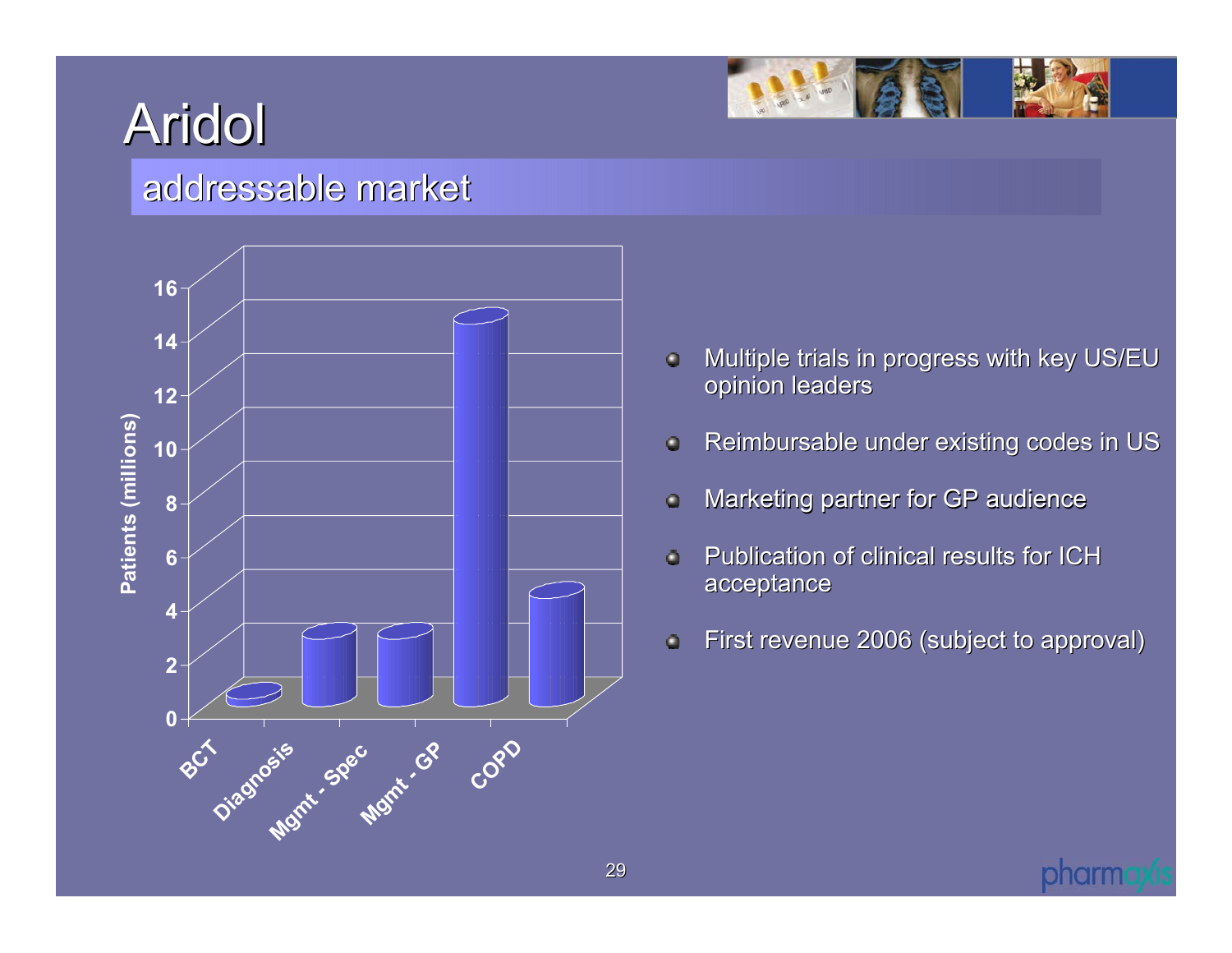

### Autoimmune diseases

multiple sclerosis multiple sclerosis rheumatoid arthritis

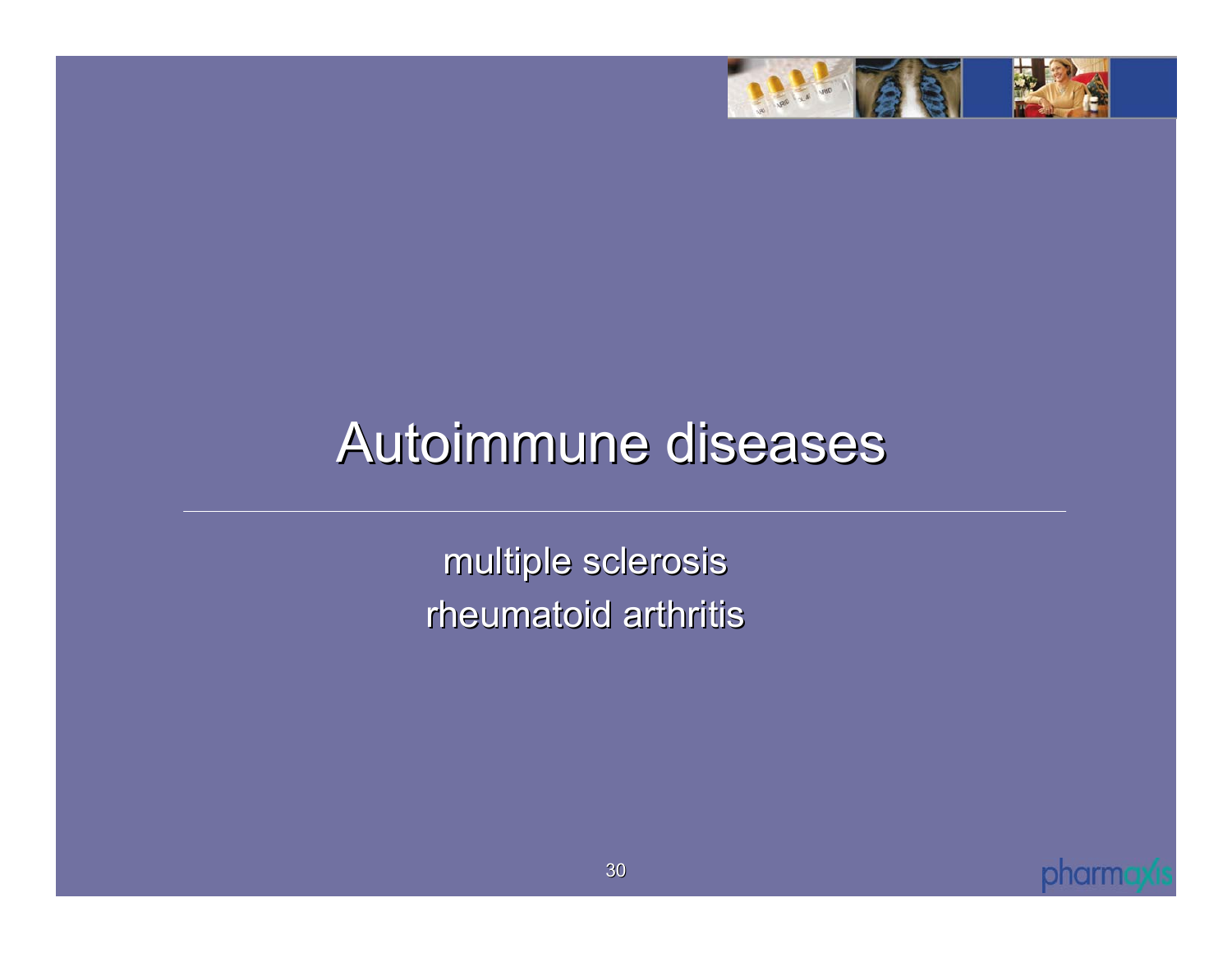### **Autoimmune Disease**

Inflammation: the leukocyte activation cascade



pharm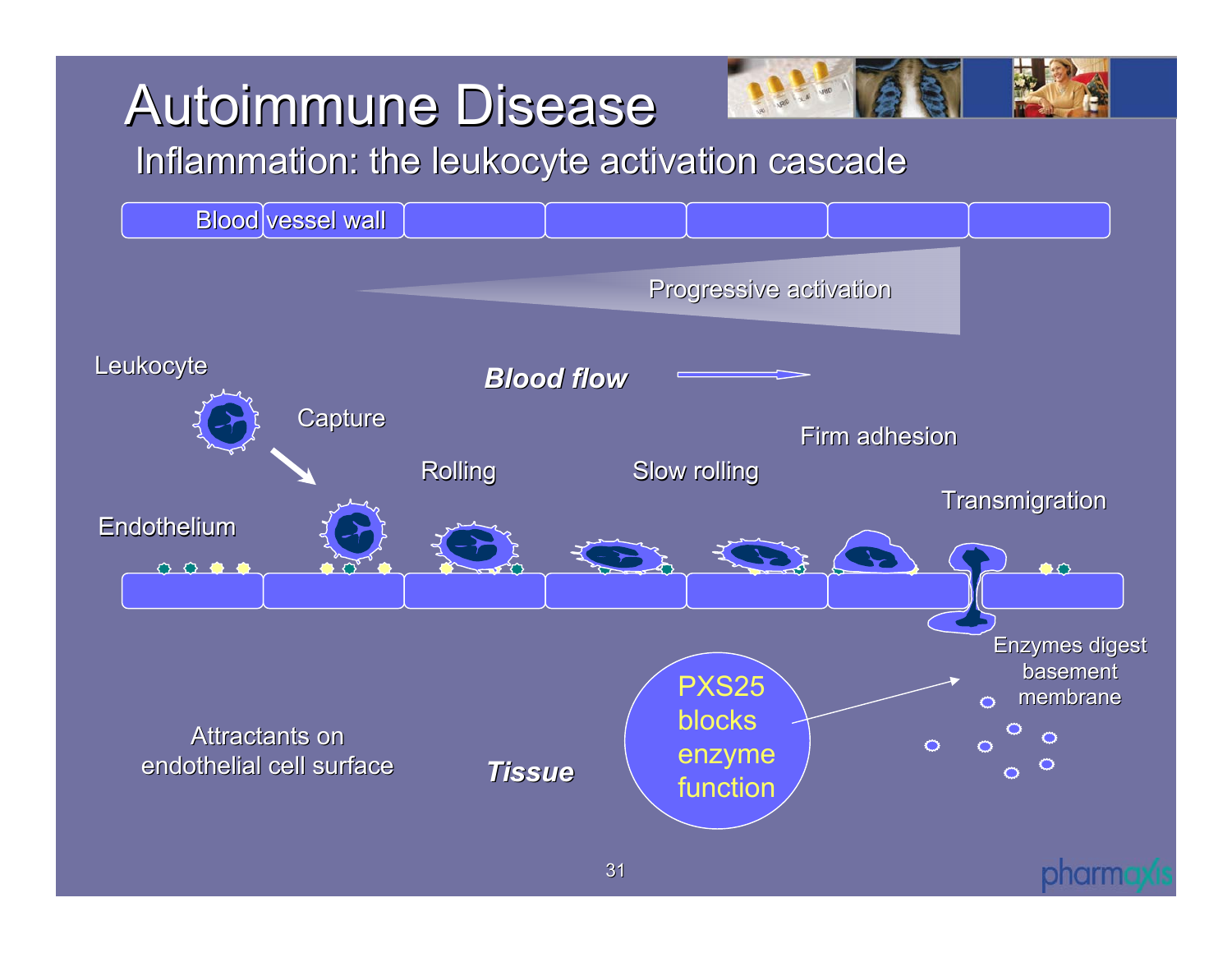

### Autoimmune Disease PXS64

- $\bullet$  Selective inhibitor of T cell migration
- Novel mechanism
- Effective in animal models of multiple sclerosis Effective in animal models of multiple sclerosis
- Oral prodrug of PXS25, both discovered by Pharmaxis
- **Current status: preclinical development, start human** Phase I clinical trials 1H06

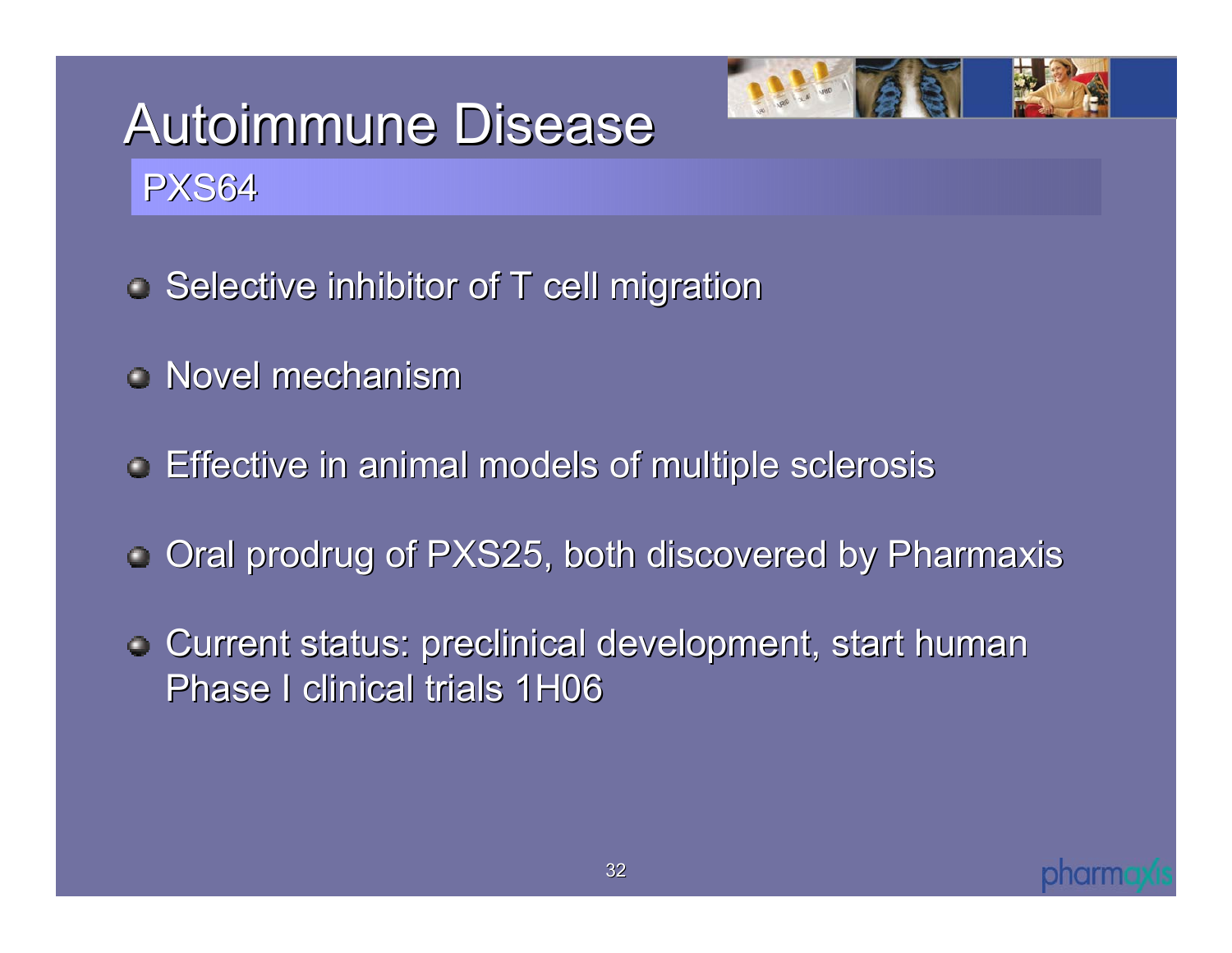

### Financial Overview

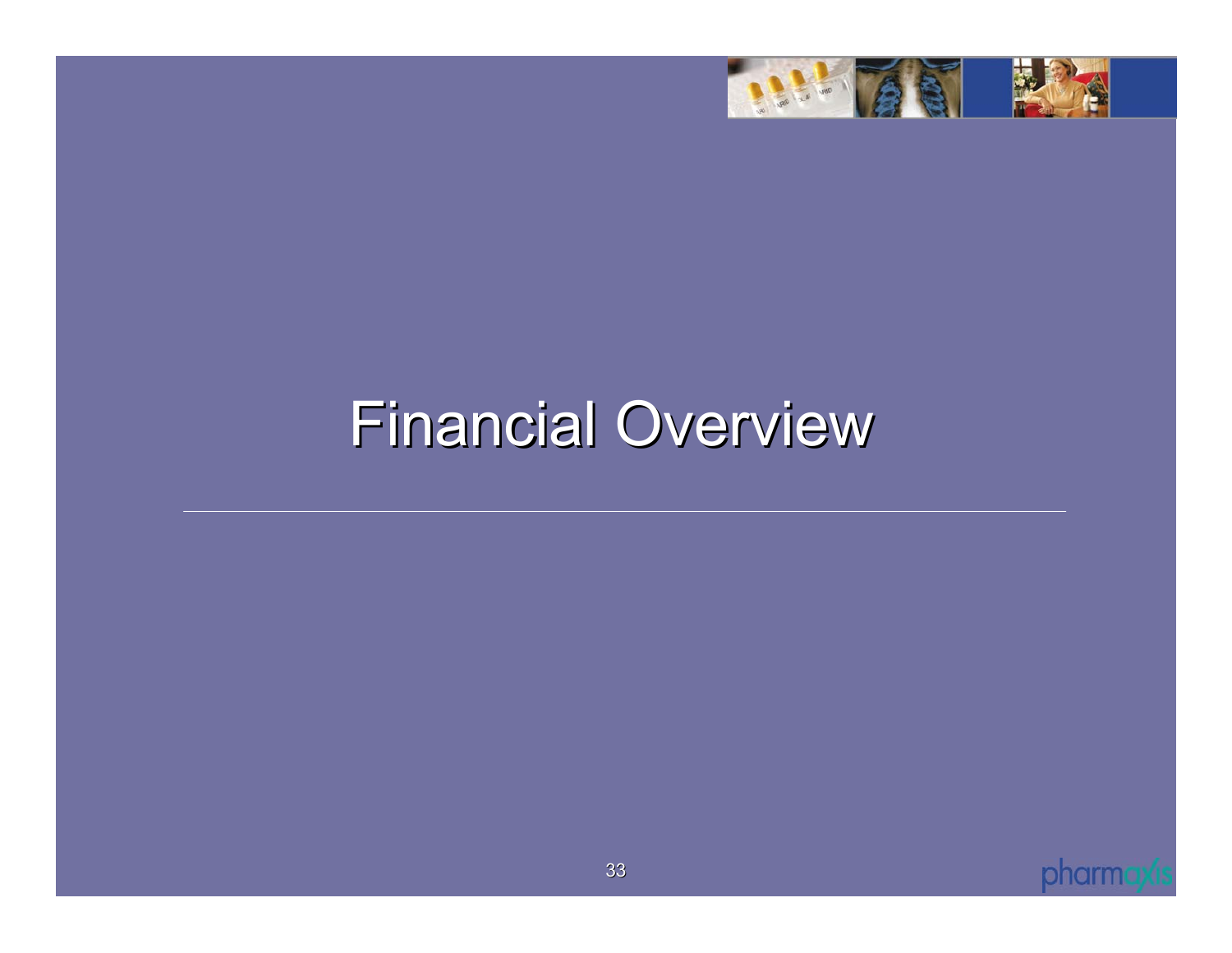

|                                      | Year ended 30 June, |          |          |          |
|--------------------------------------|---------------------|----------|----------|----------|
|                                      | 2005                | 2004     | 2003     | 2002     |
|                                      | \$'000              | \$'000   | \$'000   | \$'000   |
| <b>Financial Performance</b>         |                     |          |          |          |
| <b>Revenue</b>                       |                     |          |          |          |
| Interest received                    | 1,702               | 1,075    | 284      | 43       |
| <b>Research grants</b>               | 1,172               | 1,105    | 976      | 646      |
| <b>Other</b>                         |                     | 48       | 43       |          |
|                                      | 2,874               | 2,228    | 1,303    | 689      |
| <b>Expenses</b>                      |                     |          |          |          |
| Research & development               | (9, 154)            | (6,047)  | (1,790)  | (1, 151) |
| Commercial                           | (847)               |          |          |          |
| Administration                       | (3, 105)            | (2, 182) | (981)    | (140)    |
| <b>Total expenses</b>                | (13, 106)           | (8, 229) | (2,771)  | (1, 291) |
| Net loss before and after tax        | (10, 232)           | (6,001)  | (1, 468) | (602)    |
|                                      |                     |          |          |          |
| Depreciation & amortisation          | 626                 | 410      | 256      | 130      |
| <b>EBITDA</b>                        | (11, 308)           | (6,666)  | (1,496)  | (515)    |
|                                      |                     |          |          |          |
| <b>Cash Flows</b>                    |                     |          |          |          |
| Cash flows from operating activities | (9,274)             | (4,652)  | (1, 168) | (363)    |
| Cash flows from investing activities | (1, 575)            | (406)    | (1,652)  | (36)     |
| Cash flows from financing activities | 19,021              | 22,891   | 9,453    |          |
| Net increase (decrease) in cash held | 8,172               | 17,833   | 6,633    | (399)    |
|                                      | 34                  |          |          | pharm    |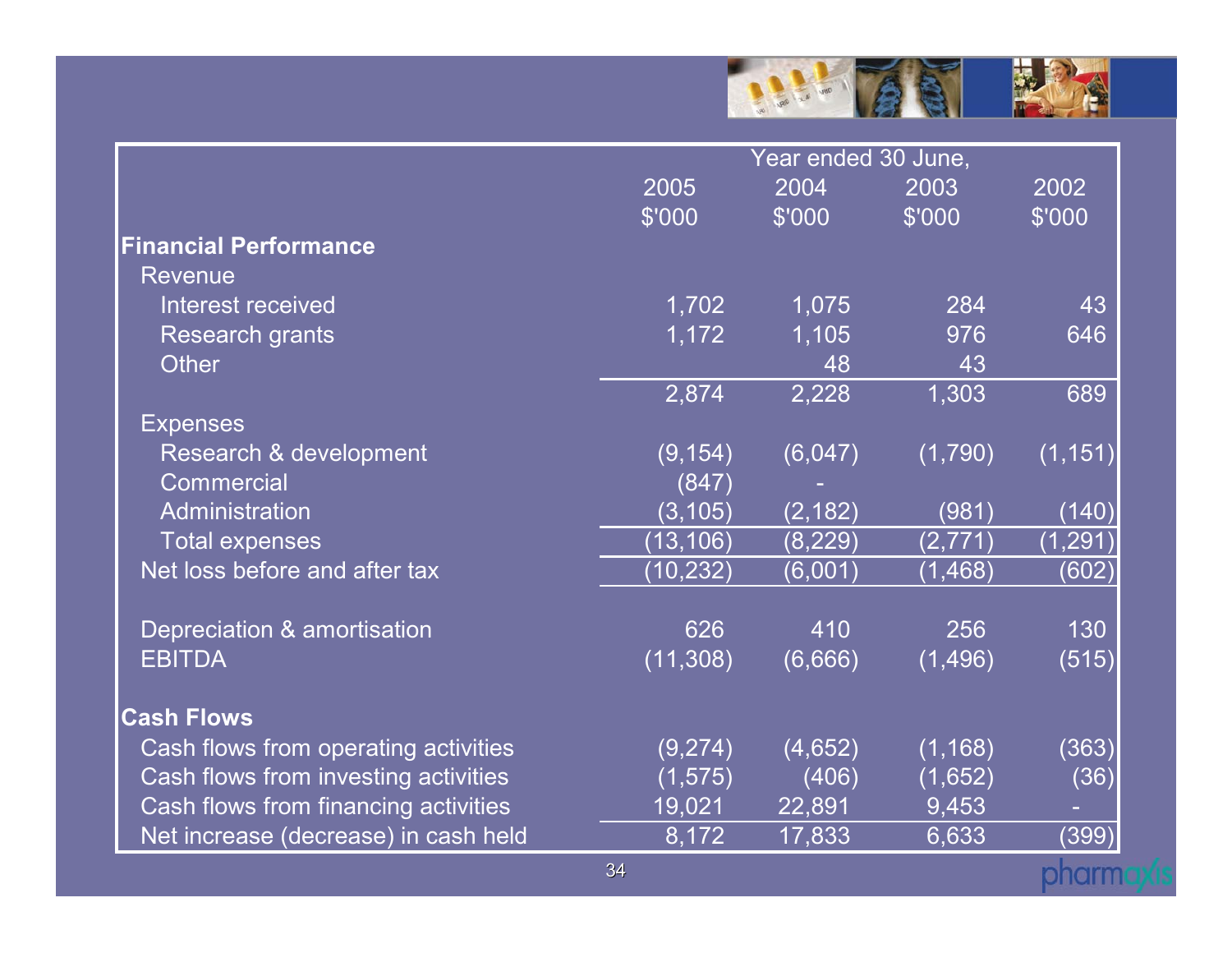

|                                         | 30 June, |        |
|-----------------------------------------|----------|--------|
|                                         | 2005     | 2004   |
|                                         | \$'000   | \$'000 |
| <b>Financial Position</b>               |          |        |
| Cash and bank accepted commercial bills | 33,389   | 25,217 |
| Plant & equipment                       | 2,477    | 1,474  |
| Intangible assets                       | 1,106    | 1,162  |
| <b>Total assets</b>                     | 37,937   | 28,261 |
| <b>Total liabilities</b>                | 2,369    | 1,481  |
| Total shareholders' equity              | 35,569   | 26,780 |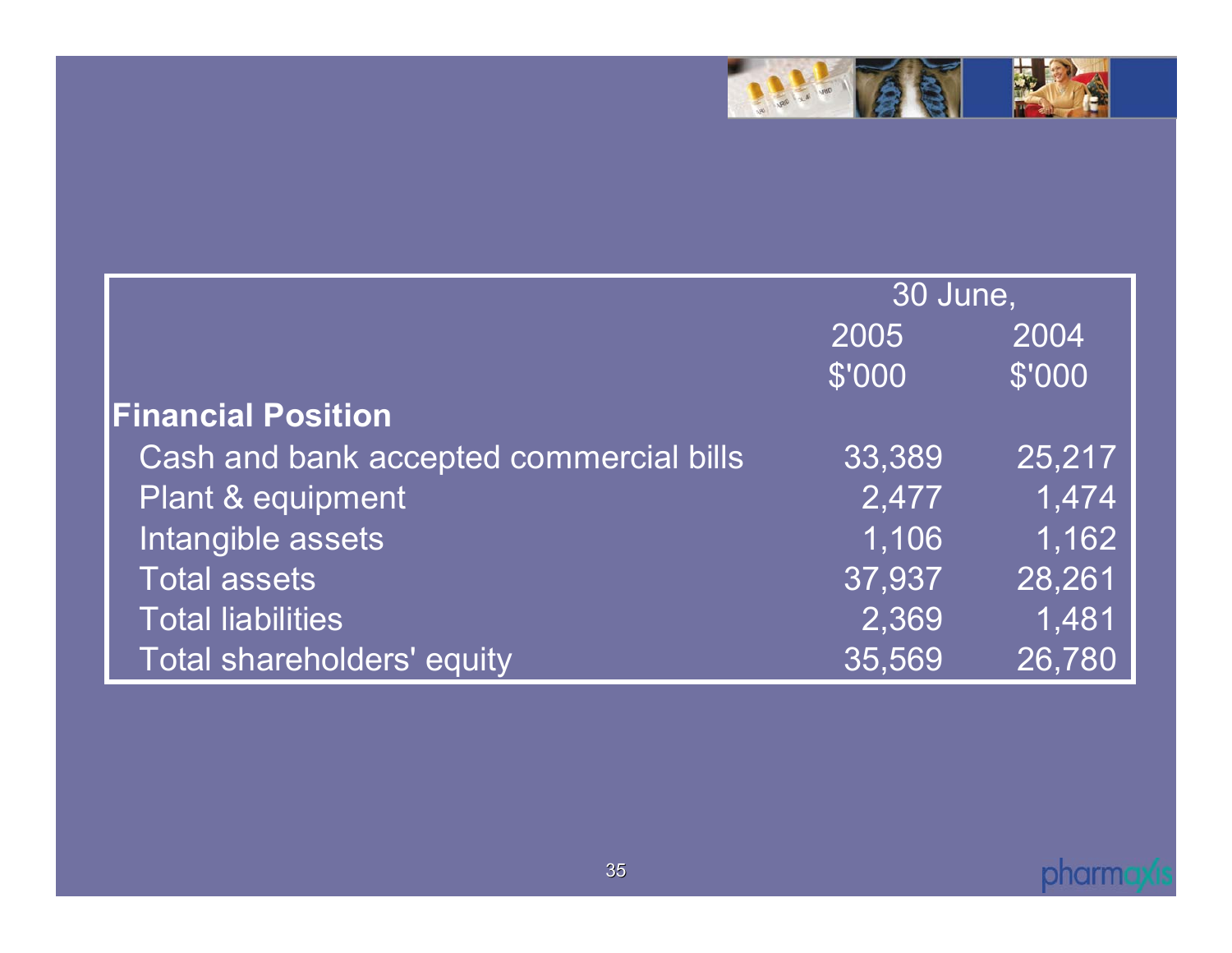

### **Total Capital Raised to 30 June 2005** A\$53.3m





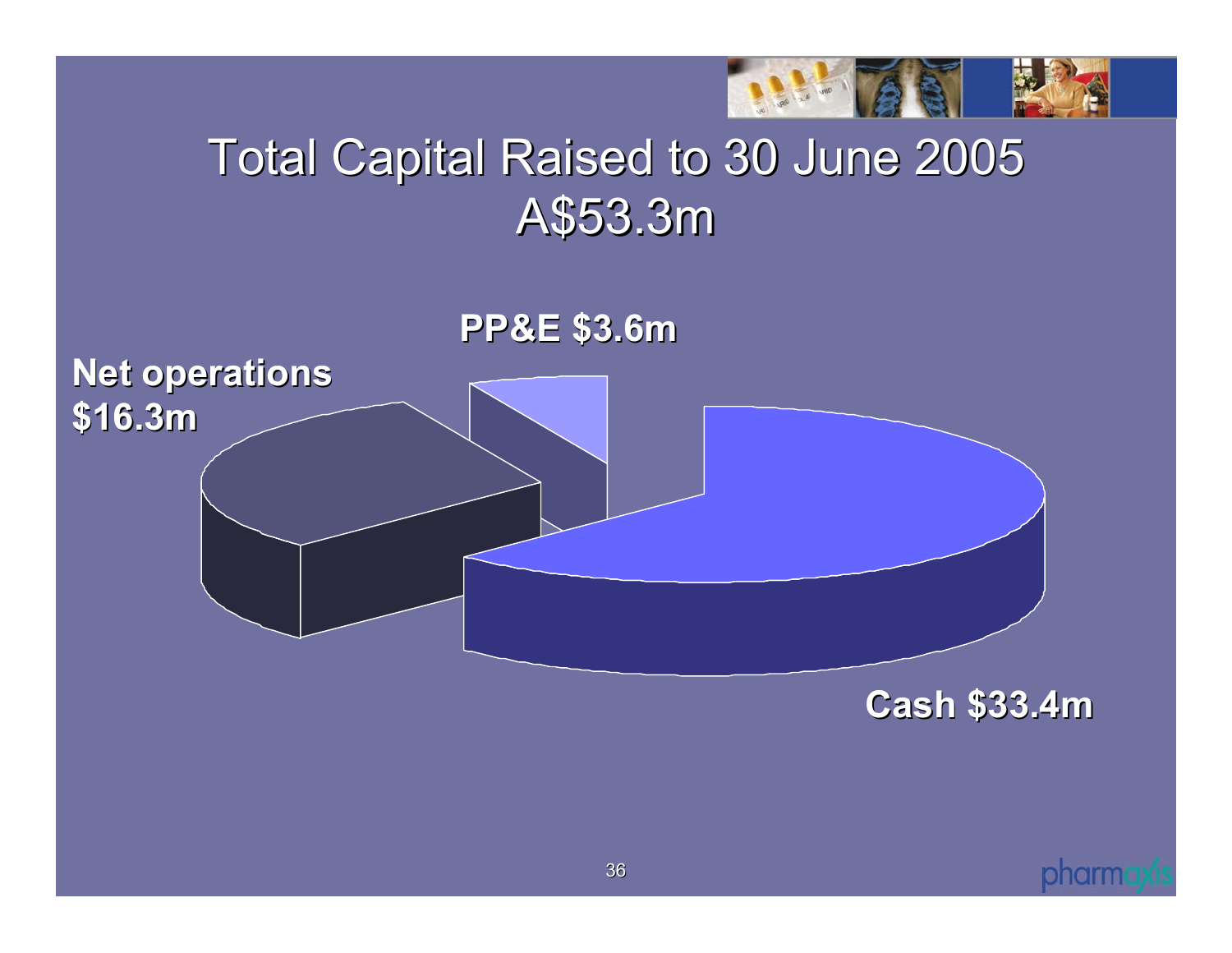

### **Global Capital Raising**

| <b>Global Capital Raising</b><br><b>Coordinated bookbuild in Australia and USA</b><br><b>One of largest Australian biotech capital raisings - \$86.7 million</b><br>Common pricing of A\$2.20<br>-0.5% discount to 30 day VWAP at announcement<br>-10% discount to 5 day VWAP at closing |                                                                                              |  |
|------------------------------------------------------------------------------------------------------------------------------------------------------------------------------------------------------------------------------------------------------------------------------------------|----------------------------------------------------------------------------------------------|--|
| <b>Australia (ASX)</b>                                                                                                                                                                                                                                                                   | Private placement of 19.9 million shares,<br>60% institutions (>20)                          |  |
| <b>USA (Nasdaq)</b>                                                                                                                                                                                                                                                                      | Public offering of 19.5 million shares/1.3<br>million ADS, $>90\%$ institutions ( $\sim$ 10) |  |
| <b>Total</b>                                                                                                                                                                                                                                                                             | 39.4 million shares; 6% +/- US to Australia                                                  |  |
| <b>Total shares on issue</b>                                                                                                                                                                                                                                                             | 174,398,092                                                                                  |  |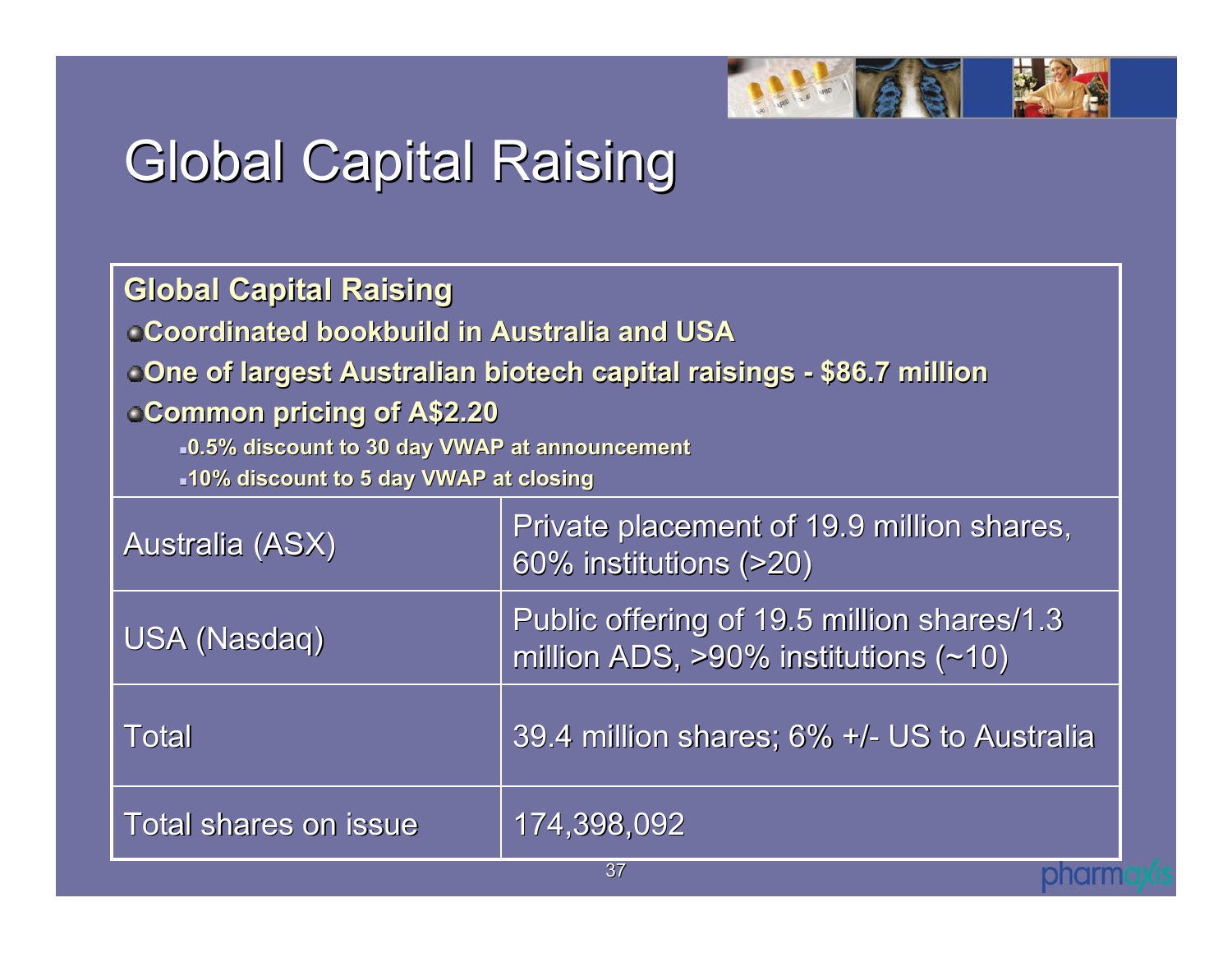

oharm

### Cash of  $A$110$  million<sup>(1)</sup> - positioned to:

- Complete clinical development of Bronchitol for cystic fibrosis  $\bullet$
- Complete clinical development of Bronchitol for bronchiectasis  $\bullet$
- Complete US clinical development of Aridol Complete US clinical development of Aridol
- International launch of Aridol
- International launch of Bronchitol for cystic fibrosis and  $\bullet$ bronchiectasis
- **Broaden the commercial opportunity for Aridol Broaden the commercial opportunity for Aridol**
- **Additional clinical opportunities for Bronchitol eg chronic bronchitis**
- Expansion of manufacturing/company facilities Expansion of manufacturing/company facilities  $\bullet$
- Further development of preclinical pipeline

(1) Proforma 30 Sept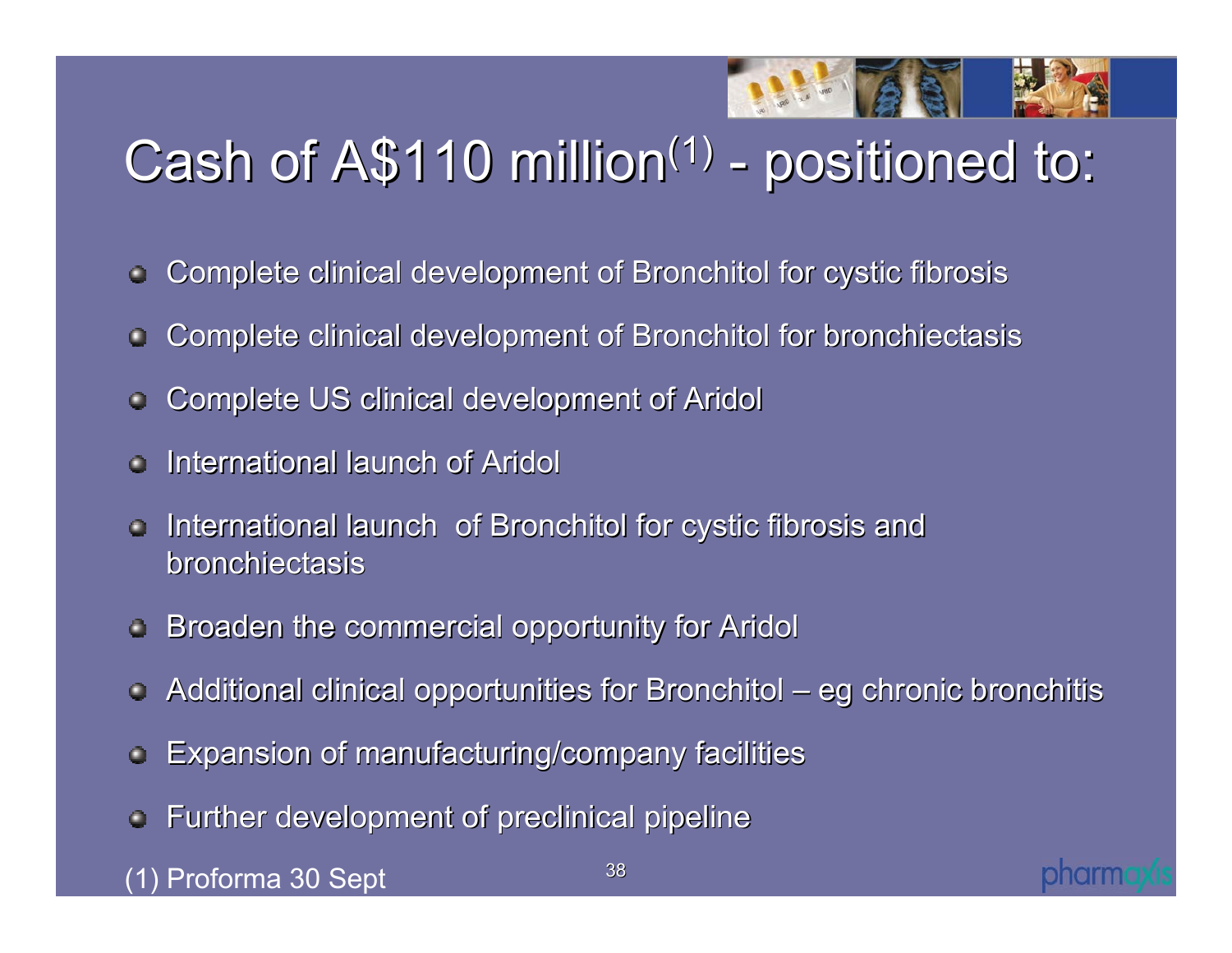

### Share Capital post Capital Raising

(including 11.4 million employee options) (including 11.4 million employee options)



founders and VC's – 27%

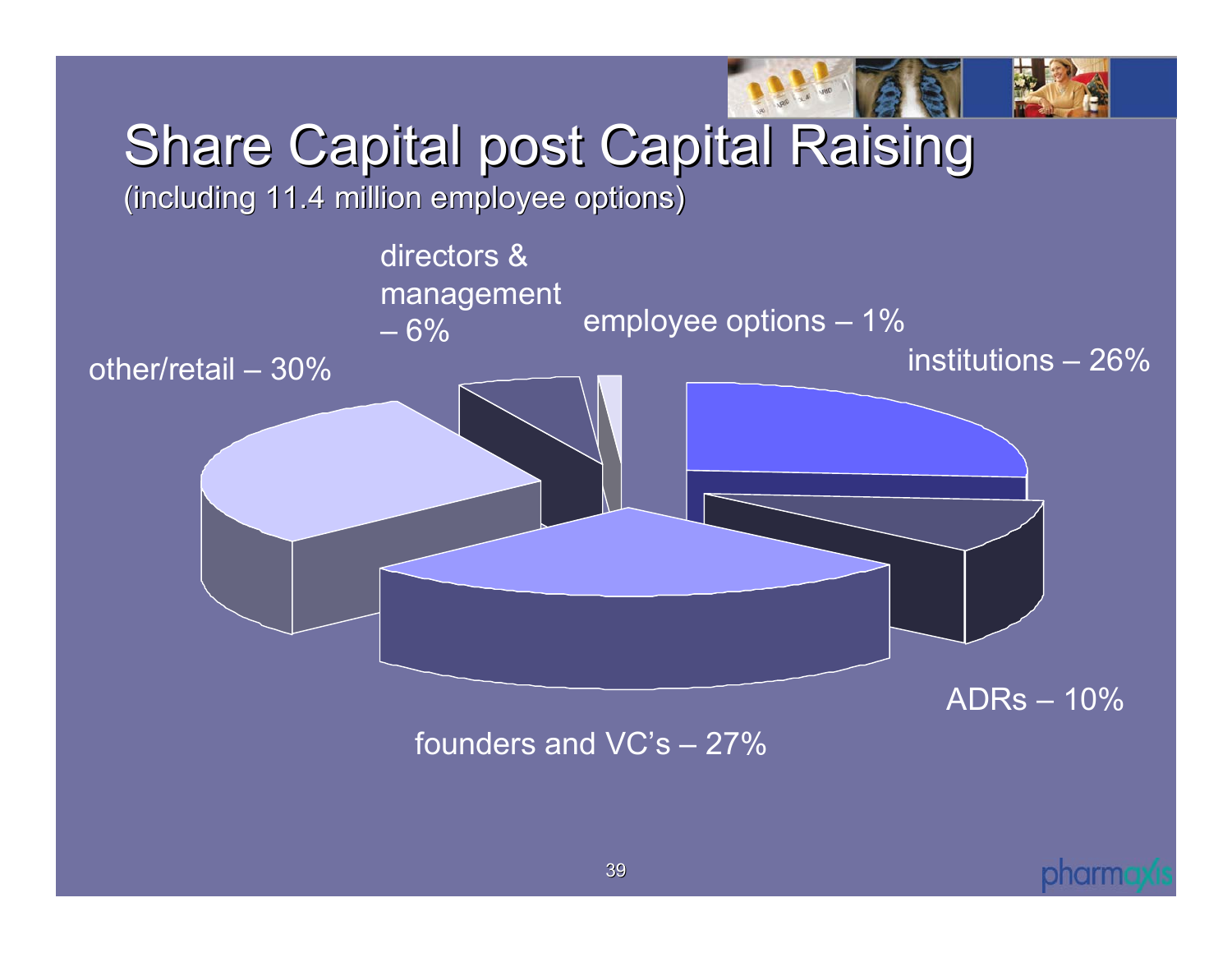### **Recent Milestones**



#### $\Delta$ **Aridol**

- $\blacksquare$ Completed Phase III Aridol trial in asthma
- $\blacksquare$ Filed for Aridol approval in Australia, EU
- **Bronchitol Bronchitol** $\bullet$ 
	- $\blacksquare$ **Positive Phase II CF results**
	- $\blacksquare$ Positive Phase II bronchiectasis results
	- $\blacksquare$ Orphan Drug designation for CF, bronchiectasis (U.S.)
	- $\blacksquare$ Orphan Drug designation for CF (Europe)
- Discovered PXS64 for MS improved oral form of PXS25  $\bullet$
- Tripled manufacturing capacity  $\bullet$
- A\$6 million Aus P3 government grant awarded  $\bullet$
- Global Capital raising completed \$87 million  $\bullet$